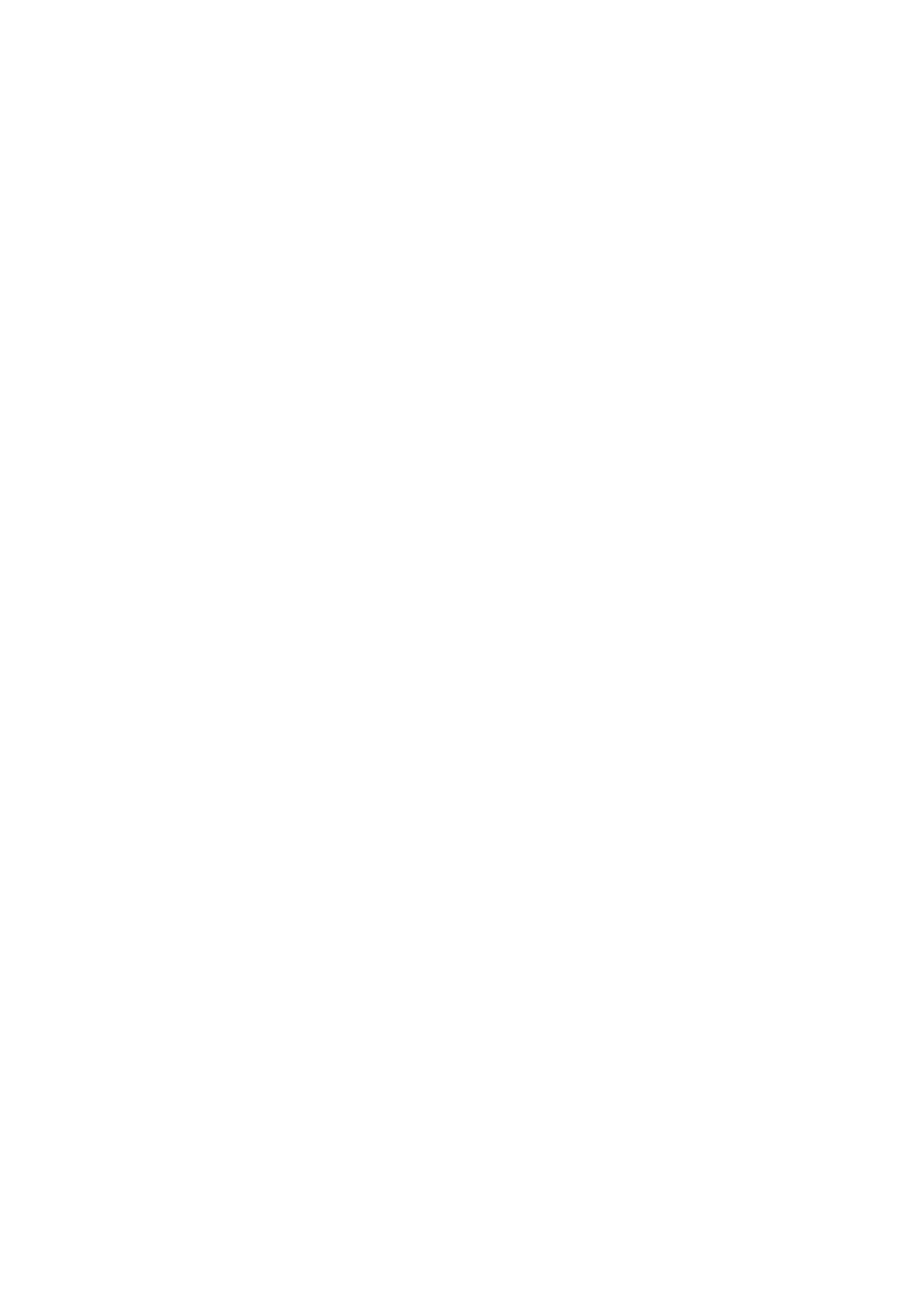# Universida<sub>de</sub>Vigo



**Discussion Papers in Statistics and Operation Research**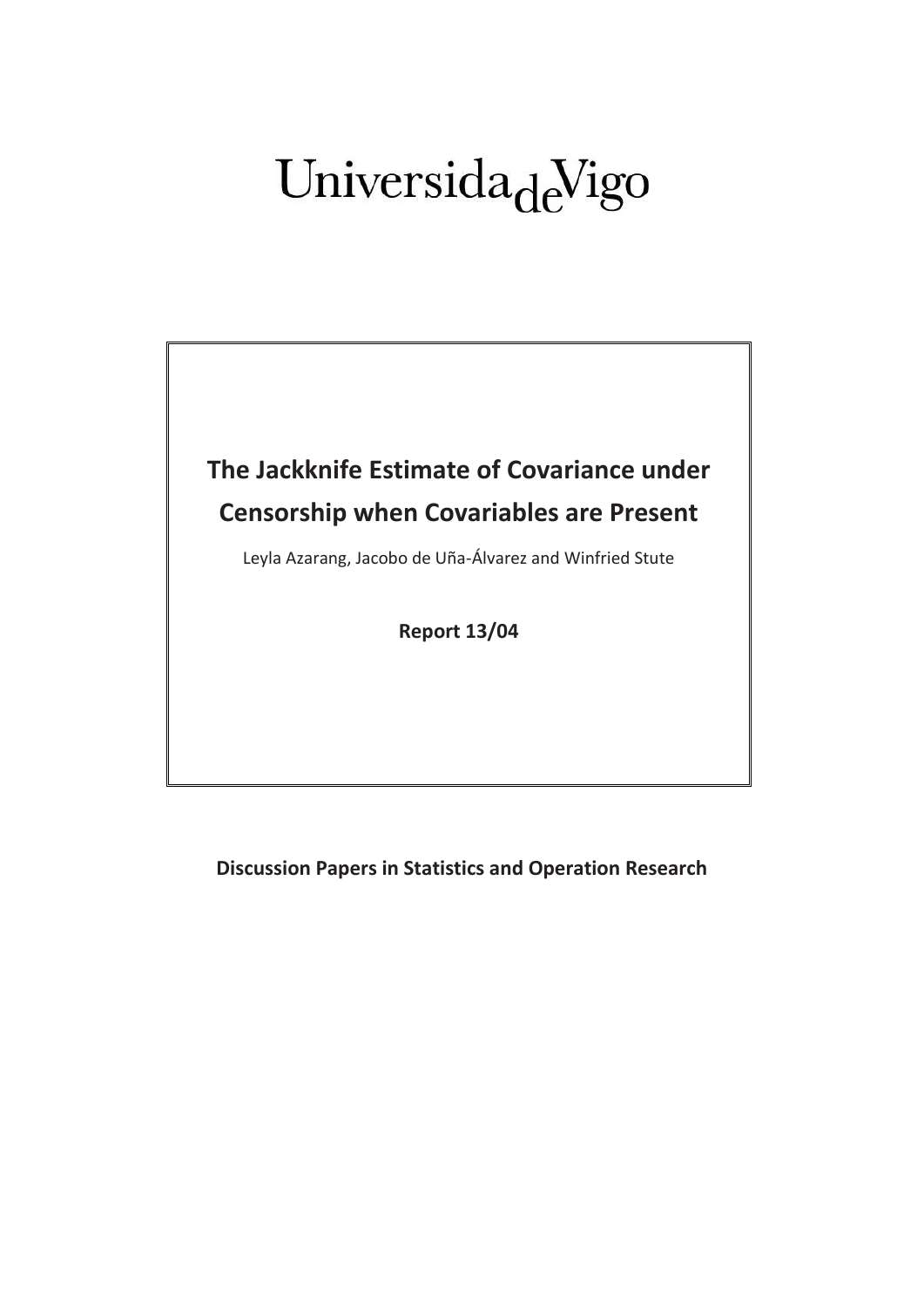Imprime: GAMESAL

Edita:

Universida $\det$ 

Facultade de CC. Económicas e Empresariales Departamento de Estatística e Investigación Operativa As Lagoas Marcosende, s/n 36310 Vigo Tfno.: +34 986 812440

I.S.S.N: 1888-5756

Depósito Legal: VG 1402-2007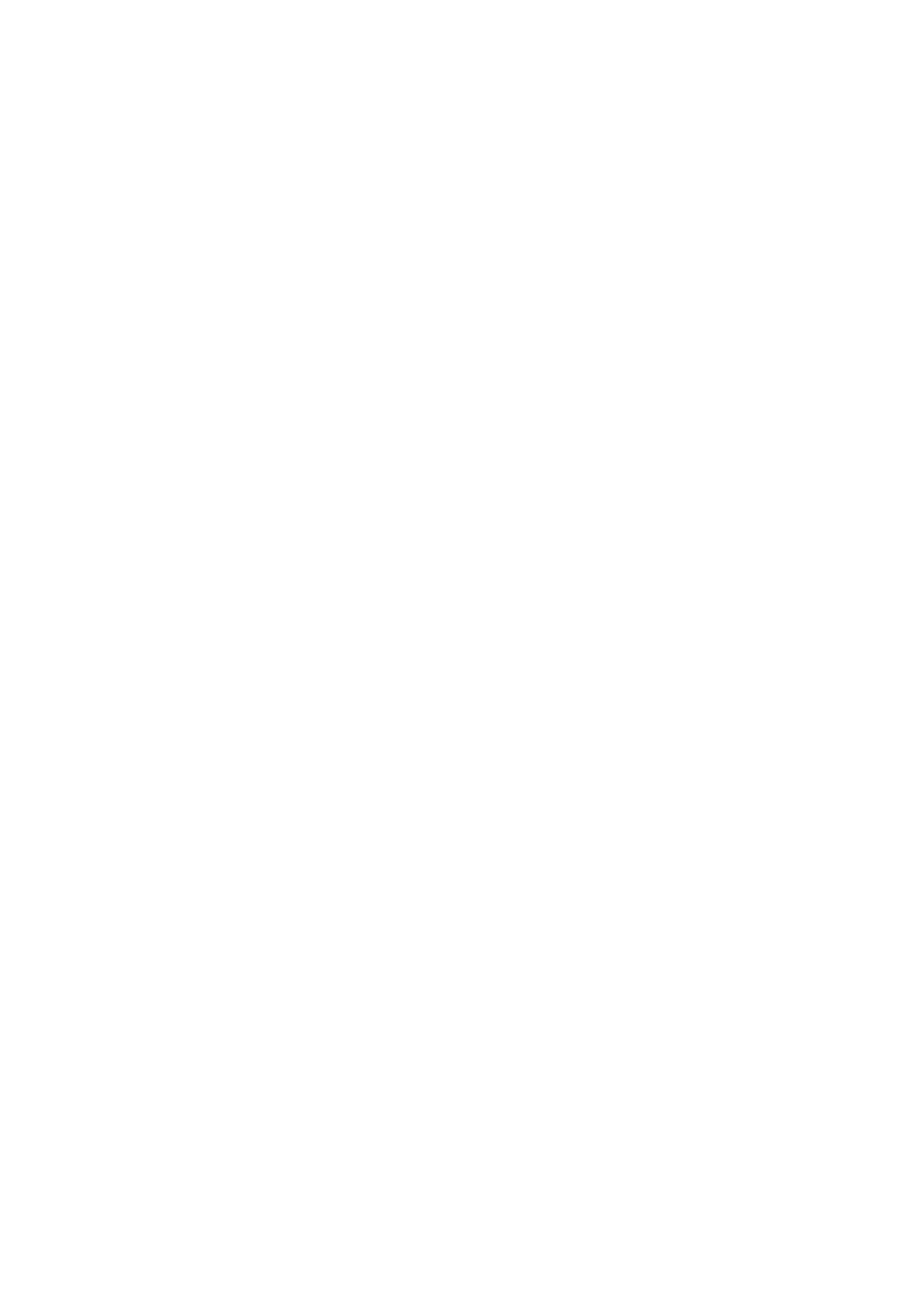### The Jackknife Estimate of Covariance under Censorship when Covariables are Present

Leyla Azarang<sup>1</sup>, Jacobo de Uña-Álvarez<sup>12</sup>, Winfried Stute<sup>3</sup>

<sup>2</sup> Department of Statistics and Operations Research , University of Vigo , Spain

<sup>3</sup> Math. Institute, University of Giessen, Giessen, Germany

E-mail for correspondence: leyla.azarang@uvigo.es

Abstract: In this paper the Jackknife estimate of covariance of two Kaplan-Meier integrals with covariates is introduced. Its strong consistency is established under mild conditions.

Keywords: strong consistency, survival analysis, censored data, Kaplan-Meier, reverse-time submartingale

MSC codes: 62G20, 62G09, and 62N02.

#### 1 Introduction and main results

Let  $Y_1, ..., Y_n$  be a sequence of lifetimes with distribution function F. In survival analysis, the lifetime  $Y$  may be observed exactly or may be known only up to a certain value. Along with the Y-sequence, let  $C_1, ..., C_n$  be an independent sequence of random variables following a censoring distribution function G. So only the censored lifetimes  $Z_i = min(Y_i, C_i)$  and  $\delta_i = 1_{\{Y_i \leq C_i\}}$  are observable. Here  $\delta_i$  is an indicator of whether  $Y_i$  has been observed or not. A nonparametric estimator of  $F$  based on the sample  $(Z_i, \delta_i)$ ,  $i = 1, ..., n$ , is given by the Kaplan-Meier estimator defined by:

$$
1 - \hat{F}_n(t) = \prod_{i=1}^n [1 - \frac{\delta_{[i:n]}}{n-i+1}]^{1_{\{Z_{i:n} \le t\}}}.
$$

Here  $Z_{1:n} \leq \ldots \leq Z_{n:n}$  are the ordered Z- values, where ties within life times or within censoring times are ordered arbitrarily and ties among lifetimes and censoring times are treated as if the former precedes the latter.  $\delta_{[i:n]}$  is the concomitant of the *i*th-order statistic, that is,  $\delta_{[i:n]} = \delta_j$  if  $Z_{i:n} = Z_j$ . But, often, in practice it occurs that, along with each  $(Z, \delta)$ , there is some additional information on the patient such as age, sex, blood pressure etc. In this case the available data are of the form  $(X_i, Z_i, \delta_i)$ , where  $X_i$  is a

<sup>&</sup>lt;sup>1</sup> Statistical Inference, Decision and Operations Research (SiDOR) group, University of Vigo , Spain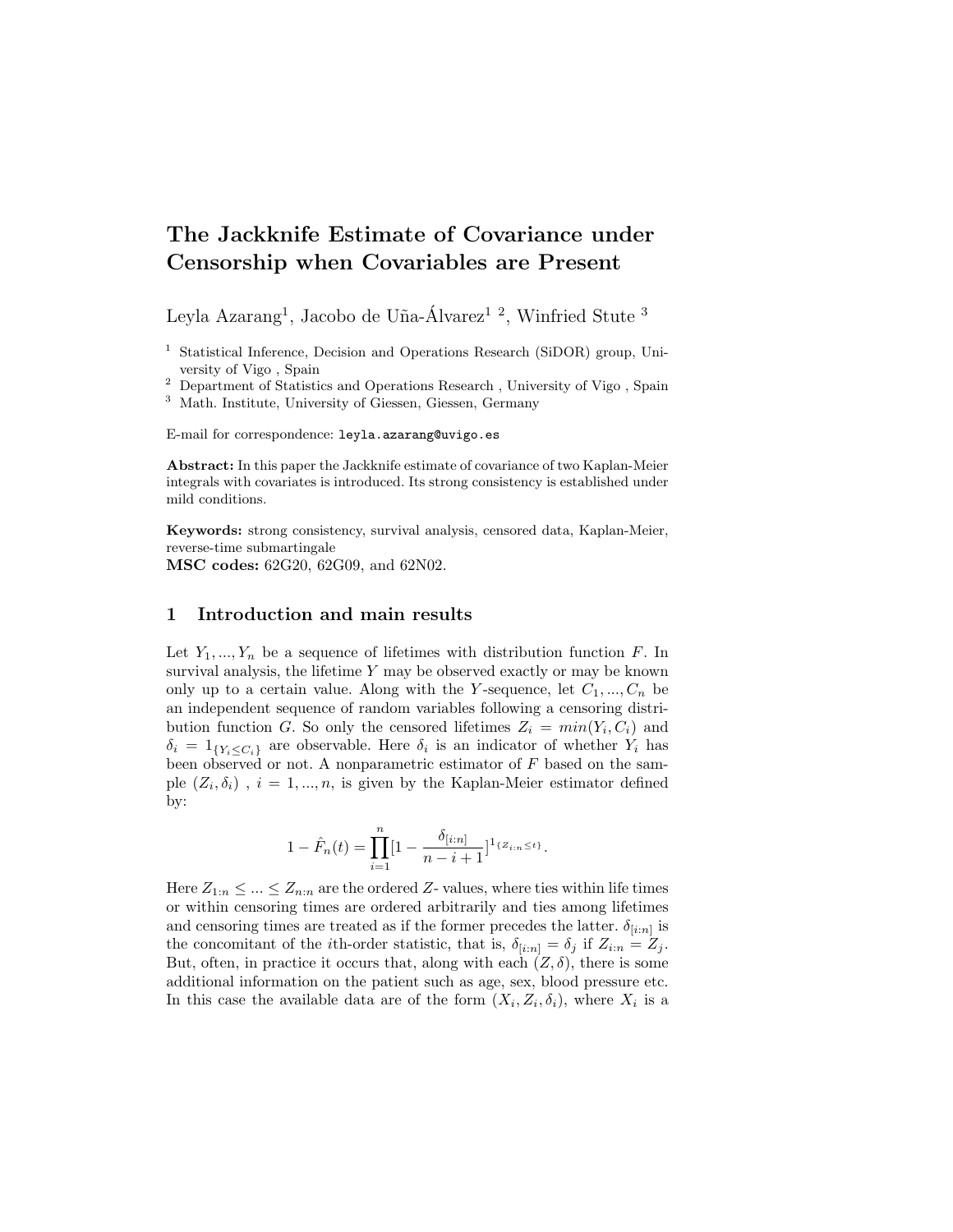p-variate vector of covariables paired with the possibly unobserved  $Y_i$ . To this end, Stute (1993) introduced an extension of the univariate Kaplan-Meier estimate to a multivariate setup, which is an estimator of the joint distribution function  $F^0$  of  $(X, Y)$ :

$$
\hat{F}_n^0(x,y) = \sum_{i=1}^n W_{in} 1_{\{X_{[i:n]} \le x, Z_{i:n} \le y\}}
$$

where for  $i = 1, ..., n$ 

$$
W_{in} = \frac{\delta_{[i:n]}}{n-i+1} \prod_{j=1}^{i-1} \left[\frac{n-j}{n-j+1}\right]^{\delta_{[j:n]}}
$$

is the mass attached to  $Z_{i:n}$  by  $\hat{F}_n$ , and  $X_{[i:n]}$  is the *i*-th X-concomitant. Assume that  $\varphi$  is a Borel-measurable function from  $R^{p+1}$  into the real line. Set

$$
S_n^{\varphi} = \sum_{i=1}^n W_{in} \varphi(X_{[i:n]}, Z_{[i:n]})
$$

$$
= \int \varphi d\hat{F}_n^0,
$$

a so-called Kaplan-Meier integral.

Throughout this paper it will be assumed that the distribution function H of Z is continuous. Besides, for identifiability reasons we will assume  $(i)$  Y and C are independent

(*ii*)  $P(Y \le C | X, Y) = P(Y \le C | Y)$ 

Assumption  $(i)$  is standard in survival analysis, while  $(ii)$  states that, given the lifetime, the censoring indicator and the covariates are independent. Note that this assumption  $(ii)$  does not eliminate the possible dependences between the censoring time  $C$  and  $X$ . See Stute (1993, 1996a) for further discussion. Write

$$
\tau_H = \inf\{z : H(z) = 1\},\
$$

$$
S^{\varphi} = \int_{\{Y \le \tau_H\}} \varphi dF^0.
$$

Stute (1993) proved that, under  $(i)$  and  $(ii)$ , with probability one and in the mean it holds

$$
\lim_{n \to \infty} S_n^{\varphi} = S^{\varphi}.
$$
\n(1.1)

Now, introduce the following sub-distribution functions:

$$
\tilde{H}^{11}(x,z) = P(X \le x, Z \le z, \delta = 1),
$$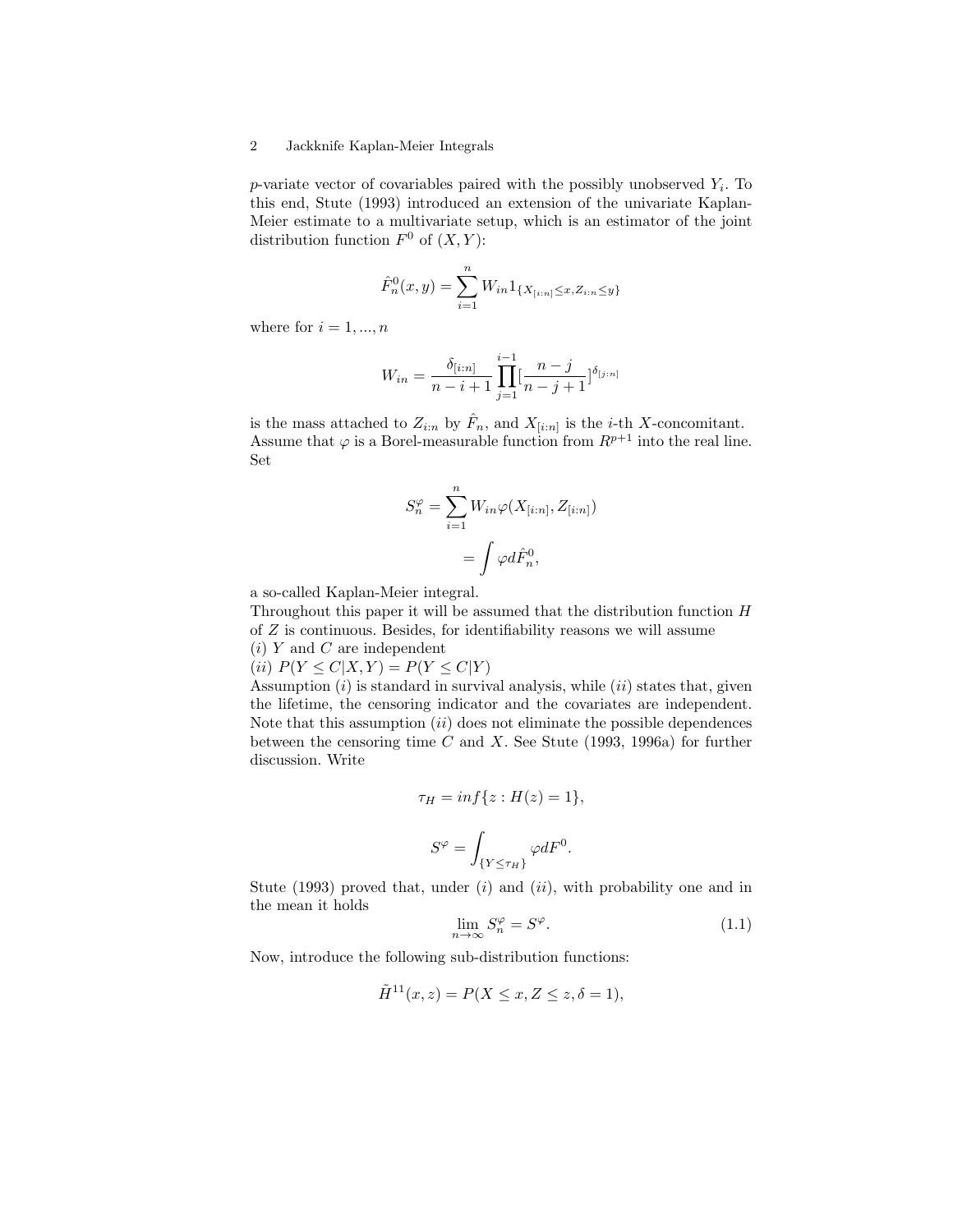$$
\tilde{H}^0(z) = P(Z \le z, \delta = 0).
$$

Under continuity we have:

$$
S^{\varphi} = \int \varphi(x, w) \exp \{ \int_0^w \frac{\tilde{H}^0(dz)}{1 - H(z)} \} \tilde{H}^{11}(dx, dw).
$$

For completely observable Y's,  $S_n^{\varphi}$  collapses to the sample mean of  $\varphi(X_i, Y_i)$ ,  $i = 1, \ldots, n$ . Then, the central limit theorem states that, in distribution,

$$
n^{1/2}[S_n^{\varphi} - S^{\varphi}] \to N(0, \sigma^2)
$$

with

$$
\sigma^2=\int\varphi^2dF^0-[\int\varphi dF^0]^2.
$$

In the general case, with censored data, the limit variance becomes much more complicated. To discuss the structure of the variance and the assumptions needed, set

$$
\gamma_0(y) = \exp\left\{\int_0^{y^-} \frac{\tilde{H}^0(dz)}{1 - H(z)}\right\},\,
$$
  

$$
\gamma_1^{\varphi}(y) = \frac{1}{1 - H(y)} \int 1_{\{y < w\}} \varphi(x, w) \gamma_0(w) \tilde{H}^{11}(dx, dw),
$$

and

$$
\gamma_2^{\varphi}(y) = \int \int \frac{\mathbb{1}_{\{v < y, v < w\}} \varphi(x, w) \gamma_0(w)}{[1 - H(v)]^2} \tilde{H}^0(dv) \tilde{H}^{11}(dx, dw)
$$
\n
$$
= \int \mathbb{1}_{\{v < y\}} \frac{\gamma_1^{\varphi}(v)}{1 - H(v)} \tilde{H}^0(dv).
$$

Now, consider the following conditions: a)  $\int [\varphi(X,Z)\gamma_0(Z)\delta]^2dP < \infty$ 

b) 
$$
\int |\varphi(x, w)| q(K(w)) F^0(dx, dw) < \infty
$$
, where  $K(w) = \int_0^w \frac{G(dy)}{[1 - H(y)][1 - G(y)]}$  and  $q$  is a positive non-decreasing weight function on  $R^+$   $c)$   $\int q^{-2}(K) dK < \infty$ 

Under  $(i)$ ,  $(ii)$  and  $a) - c$ , in distribution,

$$
n^{1/2}[S_n^{\varphi} - S^{\varphi}] \to N(0, \sigma^2)
$$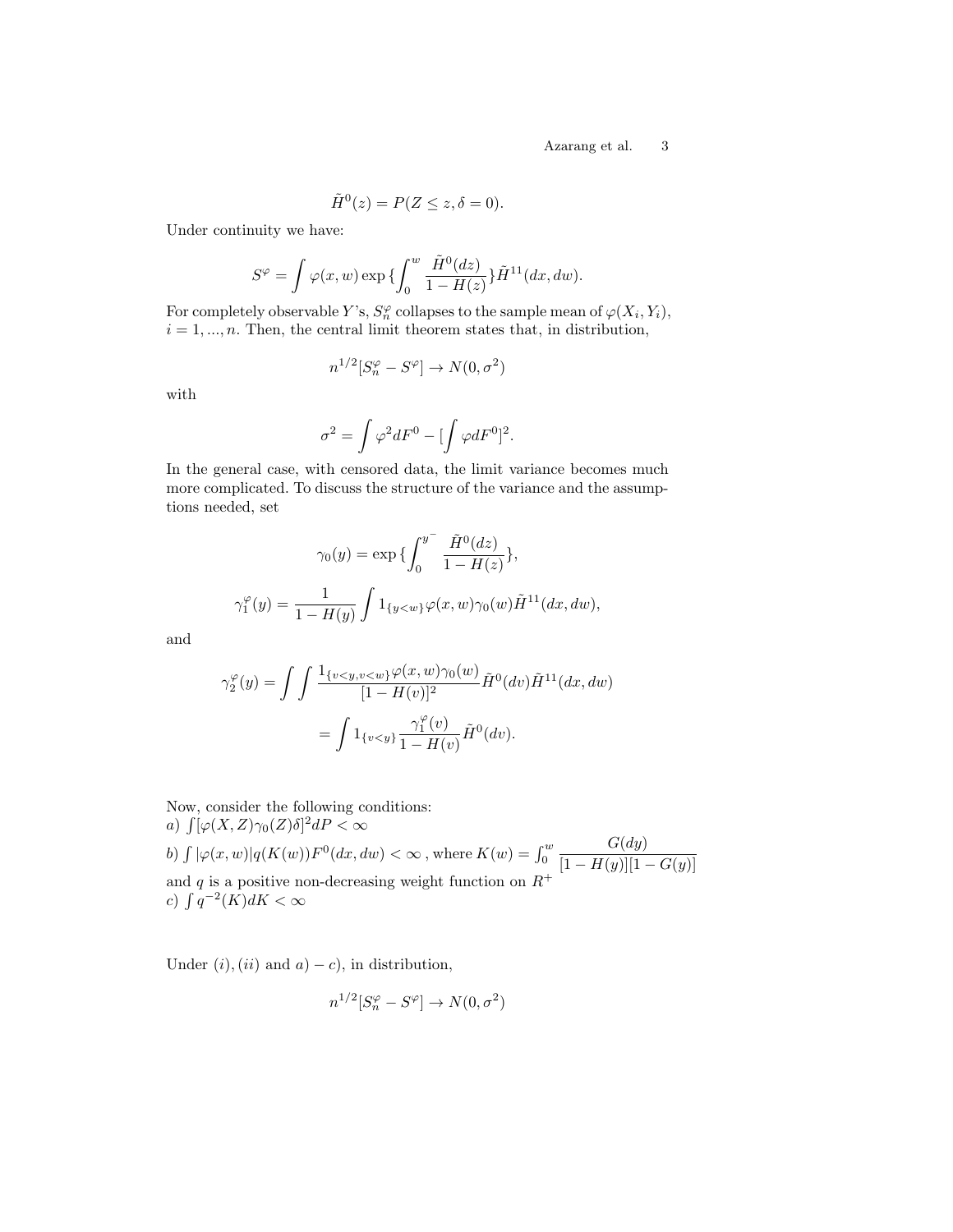where

$$
\sigma^2 \equiv \sigma^2(\varphi) = Var\{\varphi(X,Z)\gamma_0(Z)\delta + \gamma_1^{\varphi}(Z)(1-\delta) - \gamma_2^{\varphi}(Z)\}.
$$

See Theorem 1.1 in Stute (1996a). In this paper, we focus on the estimation of the limit variance  $\sigma^2$ . Stute (1996b) proved the consistency of the jackknife estimate of variance in the case without covariates. Here we extend his consistency result to the more general setting in which a vector of covariates is attached to each lifetime. Besides, in order to cover important applications such as e.g. variance estimation in multivariate (censored) linear regression (Stute 1993, 1996a), estimation of the covariance between two Kaplan-Meier integrals with covariates will be considered.

Specifically, to write the limit covariance (or variance, as a special case) in a simple way, introduce

$$
\xi^{\varphi_i} = \varphi_i(X, Z)\gamma_0(Z)\delta + \gamma_1^{\varphi_i}(Z)(1 - \delta) - \gamma_2^{\varphi_i}(Z)
$$

and

$$
\sigma_{ij} = Cov(\xi^{\varphi_i}, \xi^{\varphi_j}) = E(\xi^{\varphi_i}\xi^{\varphi_j}) - E(\xi^{\varphi_i})E(\xi^{\varphi_j}).
$$

We have:

$$
E\{\gamma_1^{\varphi_i}(Z)(1-\delta)\} = \int \gamma_1^{\varphi_i} d\tilde{H}^0 = \int \int_y^{\infty} \gamma_1^{\varphi_i}(y) \frac{H(dv)}{1-H(y)} \tilde{H}^0(dy)
$$

$$
= \int \gamma_2^{\varphi_i}(v) H(dv) = E\{\gamma_2^{\varphi_i}(Z)\}
$$

and,

$$
E\{\varphi_i(X, Z)\gamma_0(Z)\delta\gamma_2^{\varphi_j}(Z)\} = \int \varphi_i(x, y)\gamma_0(y)\gamma_2^{\varphi_j}(y)\tilde{H}^{11}(dx, dy)
$$
  

$$
= \int \varphi_i(x, y)\gamma_0(y) \int 1\{v < y\} \frac{\gamma_1^{\varphi_j}(v)}{1 - H(v)} \tilde{H}^0(dv)\tilde{H}^{11}(dx, dy)
$$
  

$$
= \int \gamma_1^{\varphi_j}(v)\gamma_1^{\varphi_i}(v)\tilde{H}^0(dv)
$$
  

$$
= E\{\gamma_1^{\varphi_j}(Z)\gamma_1^{\varphi_i}(Z)(1 - \delta)\}
$$
  

$$
= E\{\varphi_j(X, Z)\gamma_0(Z)\delta\gamma_2^{\varphi_i}(Z)\}.
$$

We also have,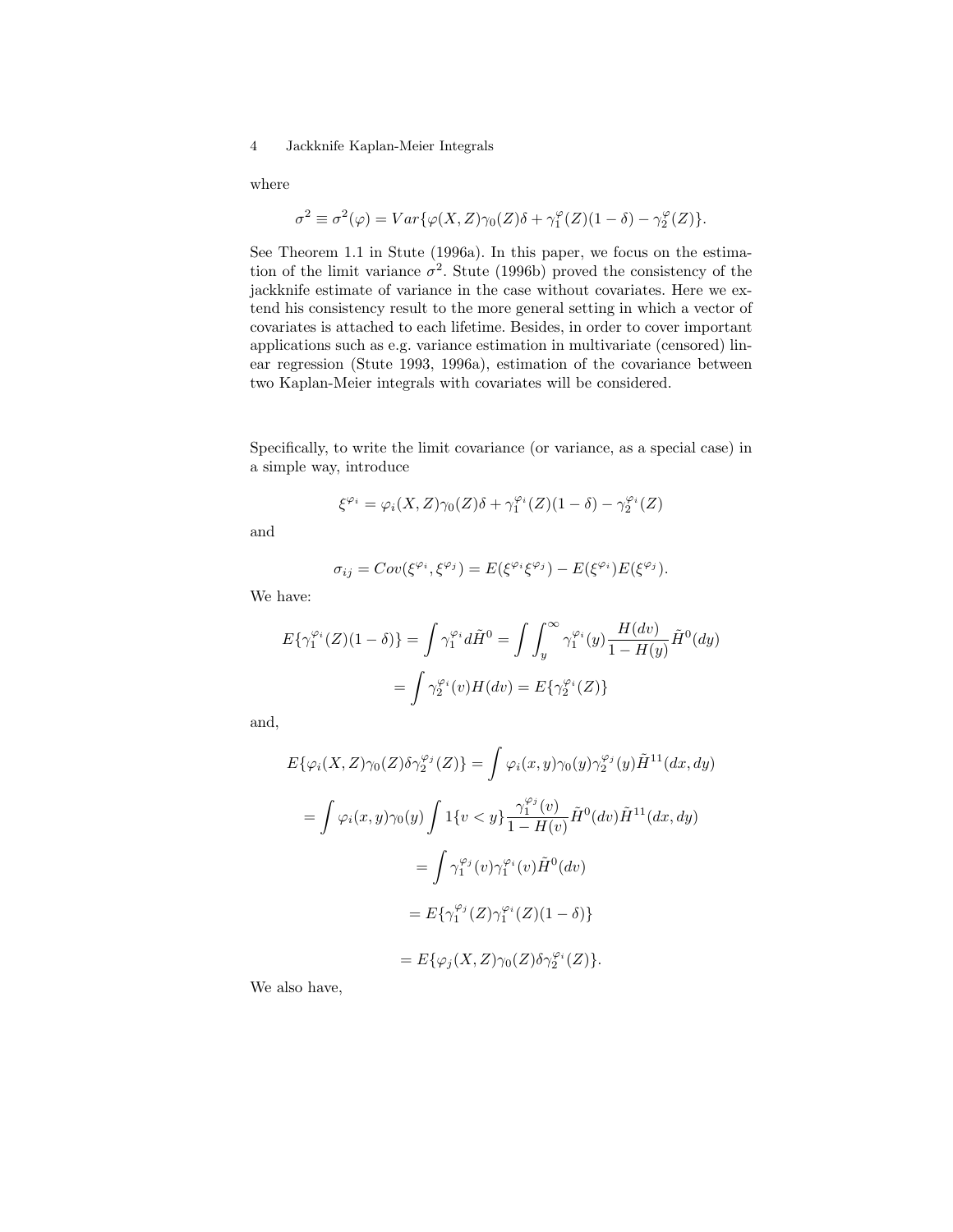$\begin{tabular}{ll} \bf Azarang {\it et} al. & \tt 5 \end{tabular}$ 

$$
E\{\gamma_2^{\varphi_i}(Z)\gamma_2^{\varphi_j}(Z)\} = \int \gamma_2^{\varphi_i}(y)\gamma_2^{\varphi_j}(y)H(dy)
$$
  
\n
$$
= \int \int \int 1\{y > max(u, v)\} \frac{\gamma_1^{\varphi_i}(u)}{1 - H(u)} \frac{\gamma_1^{\varphi_j}(v)}{1 - H(v)} H(dy) \tilde{H}^0(du) \tilde{H}^0(dv)
$$
  
\n
$$
= \int \gamma_1^{\varphi_j}(v) \int 1\{u < v\} \frac{\gamma_1^{\varphi_i}(u)}{1 - H(u)} \tilde{H}^0(du) \tilde{H}^0(dv)
$$
  
\n
$$
+ \int \gamma_1^{\varphi_i}(u) \int 1\{v < u\} \frac{\gamma_1^{\varphi_j}(v)}{1 - H(v)} \tilde{H}^0(dv) \tilde{H}^0(du)
$$
  
\n
$$
= \int \gamma_1^{\varphi_j}(v) \gamma_2^{\varphi_i}(v) \tilde{H}^0(dv) + \int \gamma_1^{\varphi_i}(u) \gamma_2^{\varphi_j}(u) \tilde{H}^0(du)
$$
  
\n
$$
= E\{\gamma_1^{\varphi_j}(Z)\gamma_2^{\varphi_i}(Z)(1 - \delta)\} + E\{\gamma_1^{\varphi_i}(Z)\gamma_2^{\varphi_j}(Z)(1 - \delta)\}.
$$

Conclude that:

$$
\sigma_{ij} = E\{\varphi_i(X, Z)\varphi_j(X, Z)\gamma_0^2(Z)\delta\} - E\{\gamma_1^{\varphi_j}(Z)\gamma_1^{\varphi_i}(Z)(1-\delta)\} - E\{\varphi_i(X, Z)\gamma_0(Z)\delta\}E\{\varphi_j(X, Z)\gamma_0(Z)\delta\}.
$$

In particular, for the asymptotic variance we have

$$
\sigma^{2} = E\{\varphi^{2}(X,Z)\gamma_{0}^{2}(Z)\delta\} - E\{(\gamma_{1}^{\varphi}(Z))^{2}(1-\delta)\} - E^{2}\{\varphi(X,Z)\gamma_{0}(Z)\delta\}.
$$

Now, introduce the notation

$$
S = S^{\varphi_1} = \int \varphi_1(x, w) \gamma_0(w) \tilde{H}^{11}(dx, dw) = E(\varphi_1(X, Z) \gamma_0(Z) \delta)
$$

and

$$
T = S^{\varphi_2} = \int \varphi_2(x, w) \gamma_0(w) \tilde{H}^{11}(dx, dw) = E(\varphi_2(X, Z) \gamma_0(Z) \delta),
$$

so that

$$
\sigma_{12} = E\{\varphi_1(X,Z)\varphi_2(X,Z)\gamma_0^2(Z)\delta\} - E\{\gamma_1^{\varphi_1}(Z)\gamma_1^{\varphi_2}(Z)(1-\delta)\} - S.T.
$$

The jackknife estimator is based on the so-called pseudo values, which are obtained by computation of the estimator on the  $n$  leave-one-out subsamples of the initial dataset. For  $k = 1, ..., n$ , denote by  $S_n^{\varphi(k)}$  the Kaplan-Meier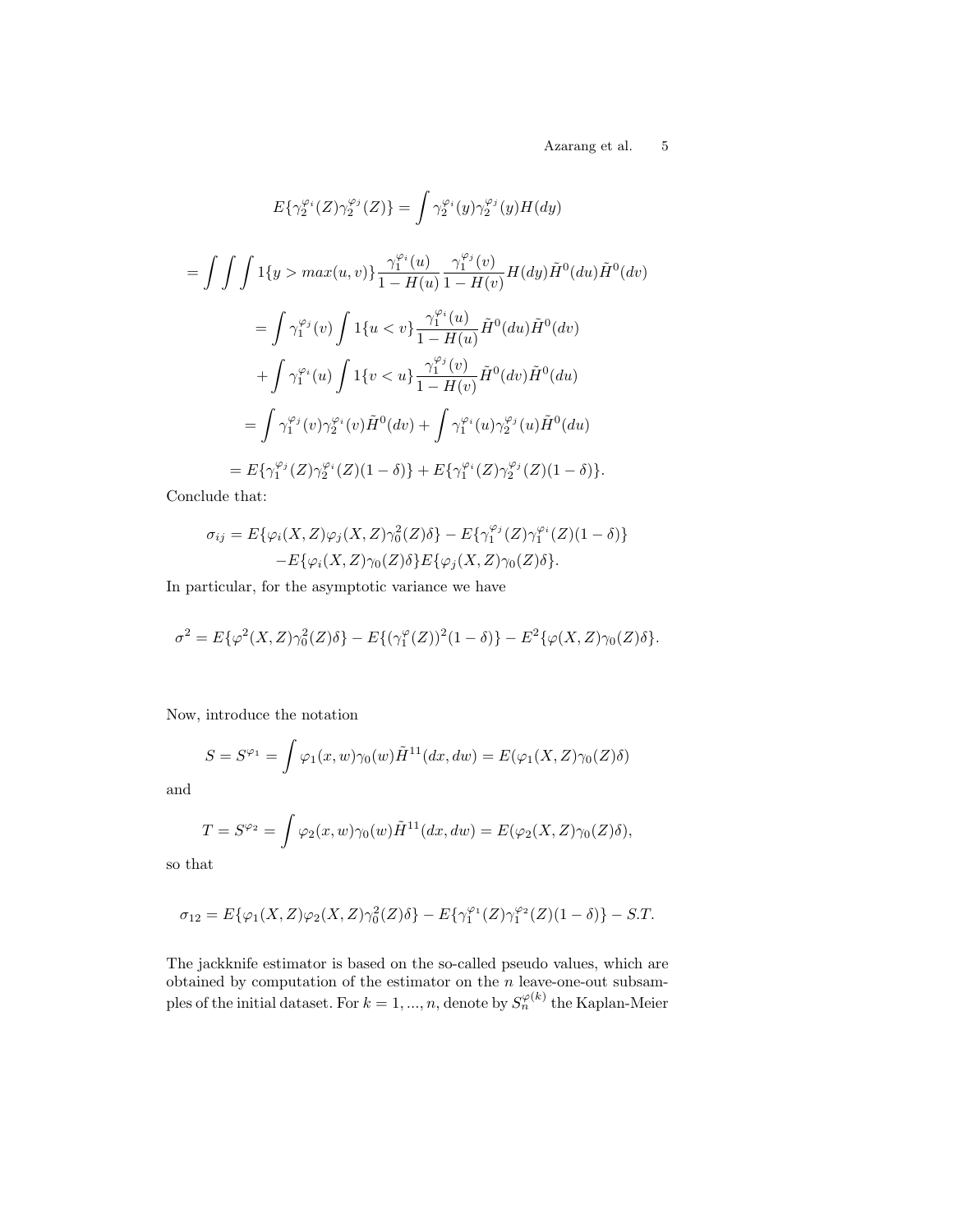integral with  $(X_{[k:n]}, Z_{k:n}, \delta_{[k:n]})$  deleted from the sample. The pseudo values equal

$$
S_n^{\varphi(k)} = \sum_{i=1}^{k-1} \frac{\varphi(X_{[i:n]}, Z_{i:n}) \delta_{[i:n]}}{n-i} \prod_{j=1}^{i-1} (\frac{n-1-j}{n-j})^{\delta_{[j:n]}}
$$

$$
+ \sum_{i=k+1}^n \frac{\varphi(X_{[i:n]}, Z_{i:n}) \delta_{[i:n]}}{n-i+1} \prod_{j=1}^{k-1} (\frac{n-1-j}{n-j})^{\delta_{[j:n]}} \prod_{j=k+1}^{i-1} (\frac{n-j}{n-j+1})^{\delta_{[j:n]}}
$$

while the mean of the pseudo values is given by

$$
\bar{S}_{n}^{\varphi} = S_{n}^{\varphi} - \varphi(X_{[n:n]}, Z_{n:n}) \frac{\delta_{[n:n]}(1 - \delta_{[n-1:n]})}{n} \prod_{i=1}^{n-2} \left[\frac{n-i-1}{n-i}\right]^{\delta_{[i:n]}},
$$

see Stute and Wang (1994). Set  $S_n = S_n^{\varphi_1}$  and  $T_n = S_n^{\varphi_2}$ ;  $S_n^{(k)} = S_n^{\varphi_1(k)}$ and  $T_n^{(k)} = S_n^{\varphi_2(k)}$ . Also  $\bar{S}_n = \bar{S}_n^{\varphi_1}, \bar{T}_n = \bar{S}_n^{\varphi_2}$ .

The Jackknife estimate of covariance of  $S_n$  and  $T_n$  is now defined as

$$
n\widehat{Cov}(Jack) = (n-1)\sum_{k=1}^{n} (S_n^{(k)} - \bar{S}_n)(T_n^{(k)} - \bar{T}_n)
$$

$$
= (n-1)\sum_{k=1}^{n} S_n^{(k)}T_n^{(k)} - n(n-1)\bar{S}_n\bar{T}_n
$$

Hence, the calculation of a sum of cross products is needed. This is given in our first result.

#### Theorem 1.1: We have

 $n\widehat{Cov}(Jack)$ 

$$
= \{(n-1)n(\frac{n}{n-1})^{2\delta[1:n]}(\frac{n-2}{n})^{\delta_{[1:n]}} + (\delta_{[1:n]} - 1)\frac{n}{n-1} - n(n-1)\}S_nT_n
$$
  
+
$$
(n-1)\sum_{j=1}^{n-2} (\delta_{[j:n]} - 1)b_j \prod_{k=1}^{j-1} \frac{(n-k-1)(n-k+1)}{(n-k)(n-k)} 2^{\delta_{[k:n]}}
$$
  

$$
\times \left[\sum_{i=j+1}^n \varphi_1(X_{[i:n]}, Z_{i:n})W_{in}\right] \cdot \left[\sum_{i=j+1}^n \varphi_2(X_{[i:n]}, Z_{i:n})W_{in}\right]
$$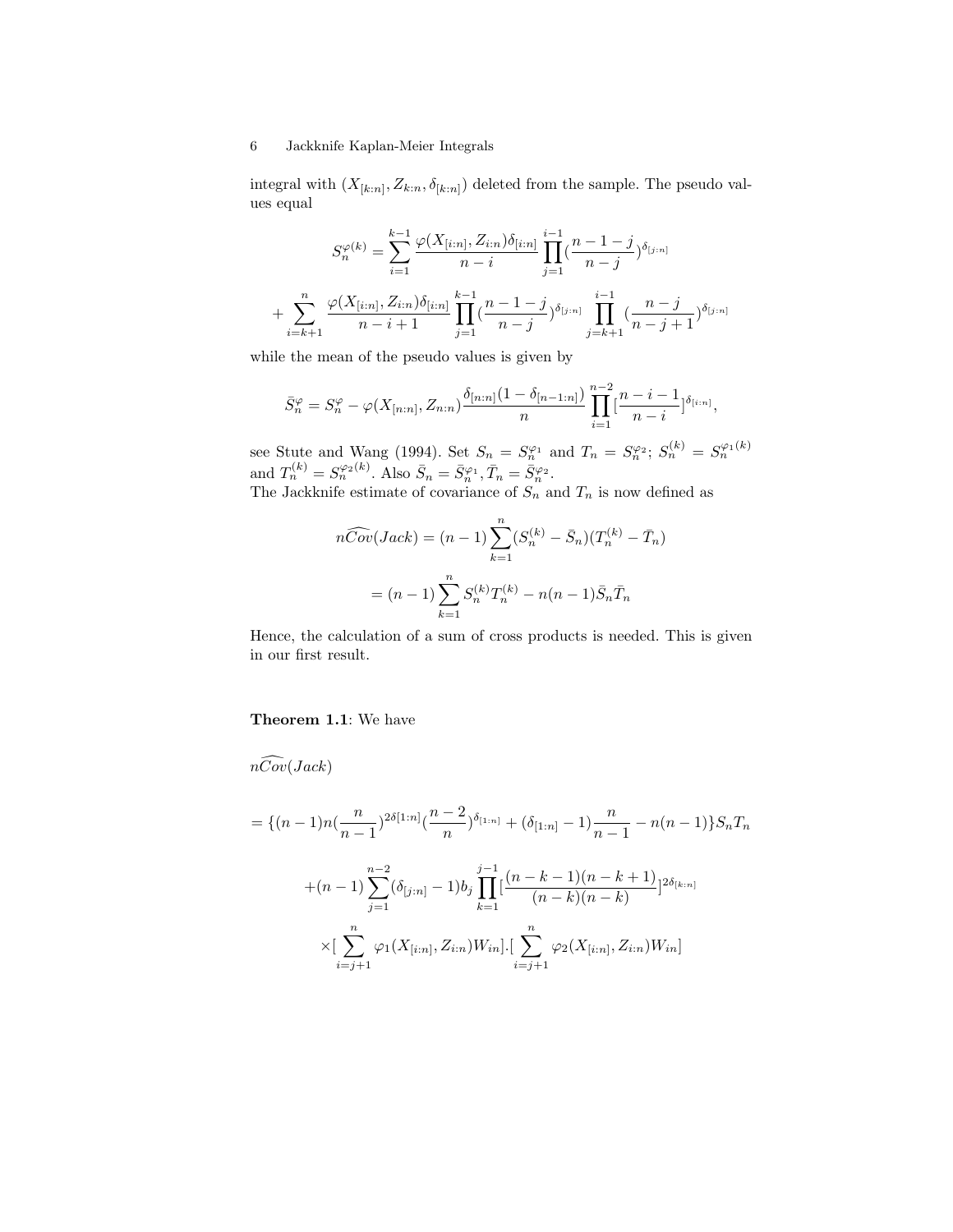$$
+(n-1)\sum_{i=1}^{n-1}\varphi_{1}(X_{[i:n]},Z_{i:n})\varphi_{2}(X_{[i:n]},Z_{i:n})\delta_{[i:n]} \frac{1}{(n-i)^{2}}\prod_{j=1}^{i-1}[\frac{n-j-1}{n-j}]^{2\delta_{[j:n]}}
$$
  
+
$$
(n-1)R_{n}\varphi_{1}(X_{[n:n]},Z_{n:n})\varphi_{2}(X_{[n:n]},Z_{n:n})W_{nn}^{2}
$$
  
+
$$
(n-1)T_{n}\varphi_{1}(X_{[n:n]},Z_{n:n})\delta_{[n:n]}(1-\delta_{[n-1:n]})\prod_{i=1}^{n-2}[\frac{n-i-1}{n-i}]^{\delta_{[i:n]}}
$$
  
+
$$
(n-1)S_{n}\varphi_{2}(X_{[n:n]},Z_{n:n})\delta_{[n:n]}(1-\delta_{[n-1:n]})\prod_{i=1}^{n-2}[\frac{n-i-1}{n-i}]^{\delta_{[i:n]}}
$$
  
-
$$
\frac{n-1}{n}\varphi_{1}(X_{[n:n]},Z_{n:n})\varphi_{2}(X_{[n:n]},Z_{n:n})\delta_{[n:n]}(1-\delta_{[n-1:n]})\prod_{i=1}^{n-2}[\frac{n-i-1}{n-i}]^{2\delta_{[i:n]}}
$$

where

$$
b_j = b_{jn} = \frac{1}{(n-j-1)^2} - \frac{1}{(n-j)^2} + \frac{1}{(n-j-1)} - \frac{1}{(n-j)},
$$

and

$$
R_n = \frac{n}{(n-1)^2} - \sum_{j=1}^{n-2} (\delta_{[j:n]} - 1) b_j \prod_{k=1}^{j-1} \left[ \frac{(n-k-1)(n-k+1)}{(n-k)(n-k)} \right]^{2\delta_{[k:n]}} + \sum_{j=1}^{n-1} \delta_{[j:n]} \frac{n-j+1}{(n-j)^3} \prod_{k=1}^{j-1} \left[ \frac{(n-k-1)(n-k+1)}{(n-k)(n-k)} \right]^{2\delta_{[k:n]}} - \prod_{k=1}^{n-1} \left[ \frac{(n-k-1)(n-k+1)}{(n-k)(n-k)} \right]^{2\delta_{[k:n]}}.
$$

The representation in Theorem 1.1 is crucial to prove the consistency of the Jackknife approach. It contains three main terms plus remainders. Each of these three terms corresponds to one of the terms for  $\sigma_{12}$  given above. To be precise, we will prove that the first term in Theorem 1.1 corresponds to  $-S.T.$  On the other hand, it will be seen that the second and third terms in Theorem 1.1 converge to  $-E\{\gamma_1^{\varphi_1}(Z)\gamma_1^{\varphi_2}(Z)(1-\delta)\}\$ and  $E{\varphi_1(X,Z)\varphi_2(X,Z)\gamma_0^2(Z)\delta}$  respectively. The term involving  $R_n$  will converge to zero. As regards the last three terms, they vanish asymptotically when both  $\varphi_1(x, z)$  and  $\varphi_2(x, z)$  vanish to the right of some  $z_0$  strictly smaller than  $\tau_H$ . For general  $\varphi_1$  and  $\varphi_2$  however, the proof is more involved. More specifically, the consistency of  $nCov(Jack)$  does not hold when  $\delta_{[n-1:n]} = 0$  and  $\delta_{[n:n]} = 1$ . In this situation we artificially set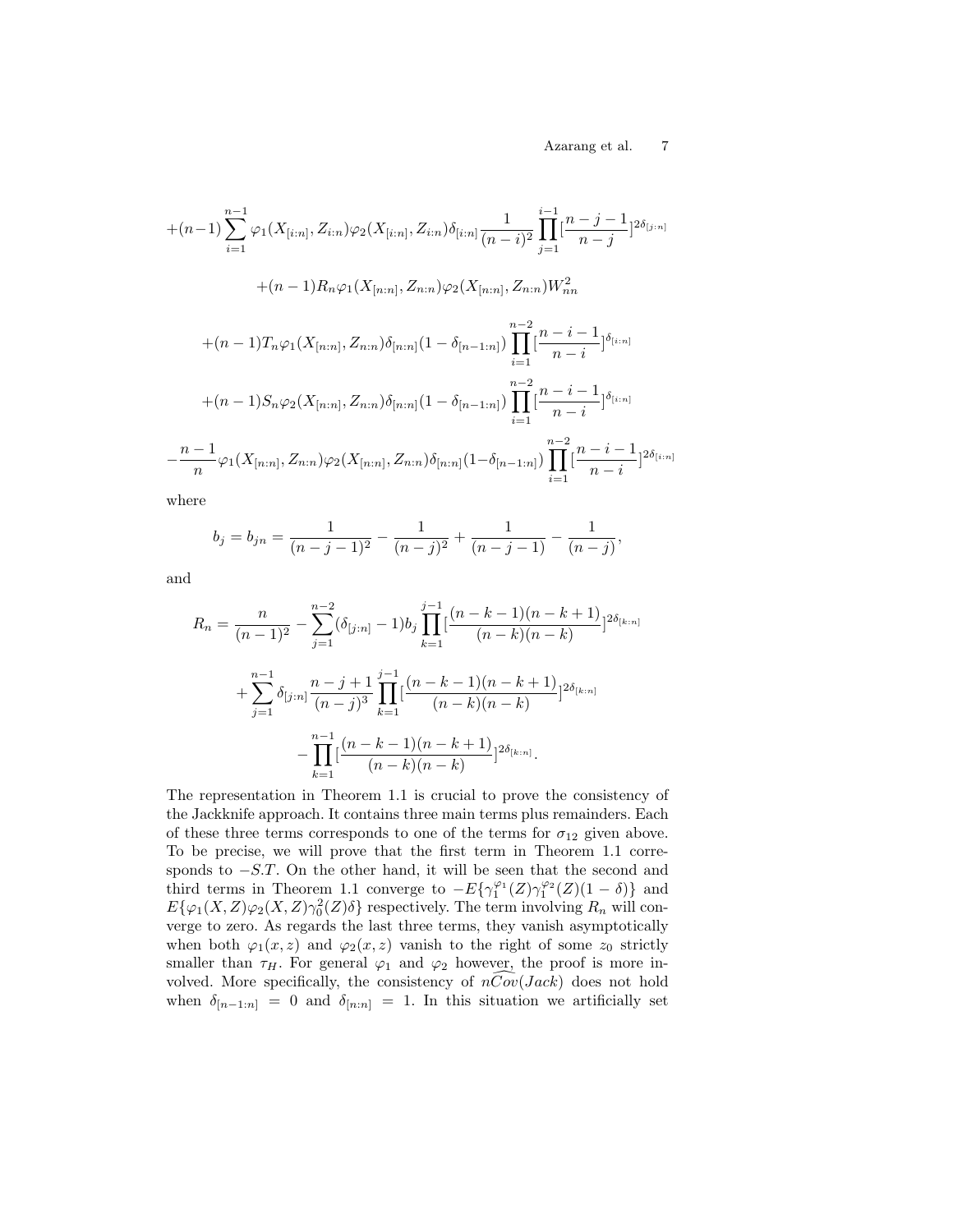$\delta_{[n:n]}^* = 0$ , and denote the modified estimate of covariance by  $n\widehat{Cov}^*(Jack)$ . Then the corresponding artificial Kaplan-Meier integrals  $S_n^*$  and  $T_n^*$  coincide with the mean of their pseudo values  $(\bar{S}_n^*$  and  $\bar{T}_n^*$  respectively) and consistency can be established.

To formally established the consistency of  $\widehat{Cov}(Jack)$  a condition stronger than a) is required. So, assume

$$
(iii) \int \varphi_1(X, Z)\varphi_2(X, Z)(\gamma_0(Z)\delta)^2 \cdot \{-\ln(1-\sqrt{H(Z)})\} dP < \infty
$$

that is

$$
\int \varphi_1(x,z)\varphi_2(x,z)\gamma_0^2(z).\{-\ln(1-\sqrt{H(z)})\}\tilde{H}^{11}(dx,dz).\langle\infty\rangle
$$

As mentioned, we will also refer to the following support condition:

(iv)  $\varphi_i(x, z) = 0$  for i=1,2 and  $z > z_0$  for some  $z_0 < \tau_H$ .

**Theorem 1.2.** Under  $(iii)$ ,  $(iv)$  we have with probability 1

$$
\lim_{n \to \infty} n\widehat{Cov}(Jack) = \sigma_{12}.
$$

**Theorem 1.3.** Under  $(iii)$  we have with probability 1

$$
\lim_{n \to \infty} n\widehat{Cov}^*(Jack) = \sigma_{12}.
$$

We prove our main results in Section 2.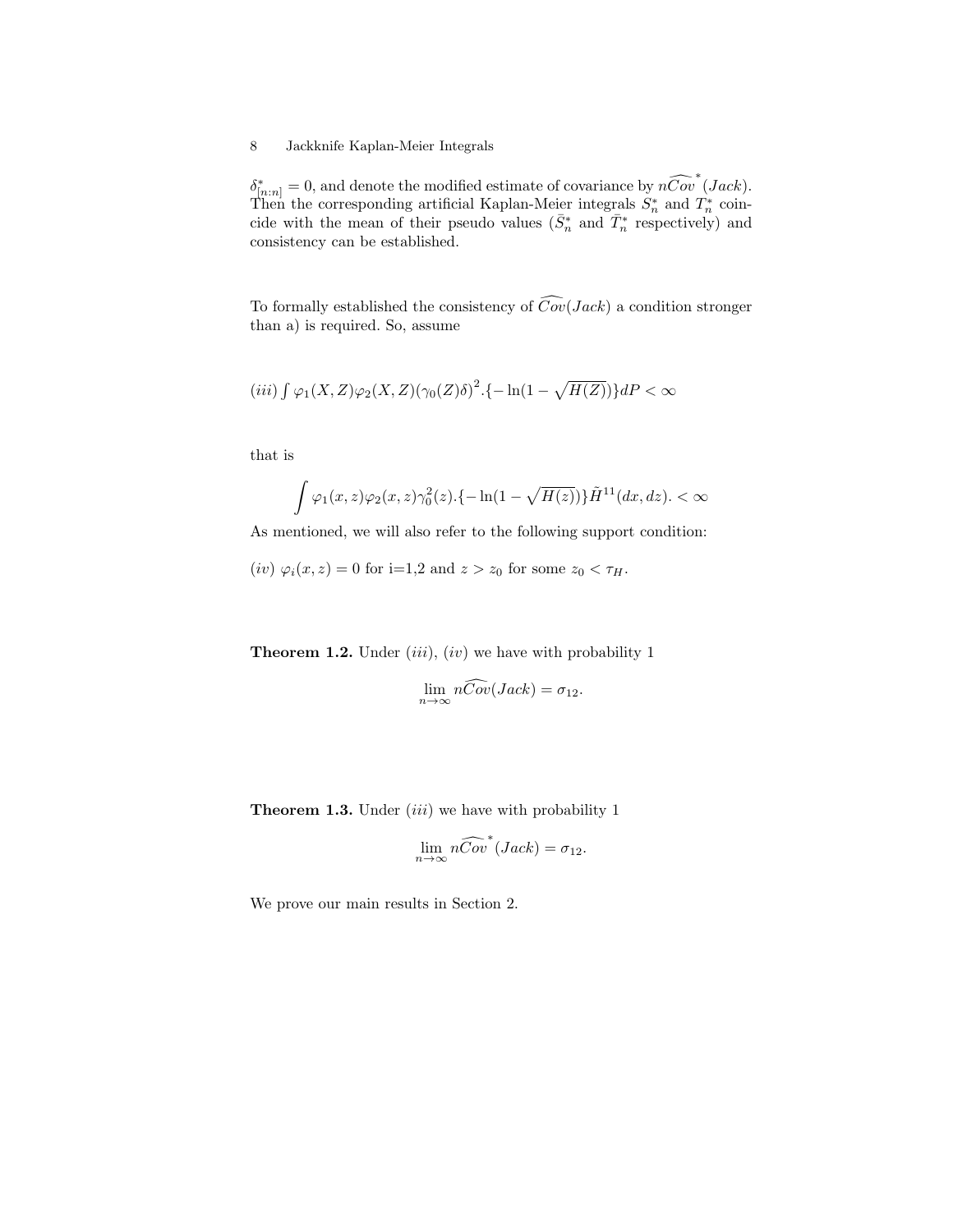### 2 Proofs

**Proof of Theorem 1.1.** To prove Theorem 1.1 it is enough to calculate  $\sum_{k=1}^{n} S_n^{(k)} T_n^{(k)}$ . Because *n* remains fixed, to simplify the notation we omit it. Also the covariates play no role in the proof. Along this proof we will use the following form of notation:

$$
Z_{(i)} \equiv Z_{i:n}, \, \delta_{[i]} \equiv \delta_{[i:n]}, \, W_i \equiv W_{in} = \frac{\delta_{[i]}}{n-i+1} \prod_{j=1}^{i-1} \left(\frac{n-j}{n-j+1}\right)^{\delta_{[j]}}
$$

and  
\n
$$
\varphi_1(Z_{(i)}) = \varphi_1(X_{[i:n]}, Z_{i:n}) , \varphi_2(Z_{(i)}) = \varphi_2(X_{[i:n]}, Z_{i:n}).
$$

Then,  $S_n = \sum_{i=1}^n W_i \varphi_1(Z_{(i)})$ ,  $T_n = \sum_{i=1}^n W_i \varphi_2(Z_{(i)})$ 

and  
\n
$$
S_n^{(k)} = \sum_{i=1}^{k-1} \frac{\varphi_1(Z_{(i)})\delta_{[i]}}{n-i} \prod_{j=1}^{i-1} \frac{(n-1-j)}{n-j} \delta_{[j]}
$$
\n
$$
+ \sum_{i=k+1}^n \frac{\varphi_1(Z_{(i)})\delta_{[i]}}{n-i+1} \prod_{j=1}^{k-1} \frac{(n-1-j)}{n-j} \delta_{[j]} \prod_{j=k+1}^{i-1} \frac{(n-j)}{n-j+1} \delta_{[j]} = S1^{(k)} + S2^{(k)},
$$
\n
$$
T_n^{(k)} = \sum_{i=1}^{k-1} \frac{\varphi_2(Z_{(i)})\delta_{[i]}}{n-i} \prod_{j=1}^{i-1} \frac{(n-1-j)}{n-j} \delta_{[j]}
$$
\n
$$
+ \sum_{i=k+1}^n \frac{\varphi_2(Z_{(i)})\delta_{[i]}}{n-i+1} \prod_{j=1}^{k-1} \frac{(n-1-j)}{n-j} \delta_{[j]} \prod_{j=k+1}^{i-1} \frac{(n-j)}{n-j+1} \delta_{[j]} = T1^{(k)} + T2^{(k)}
$$

see Stute and Wang (1994) page 605. Therefore,

$$
\sum_{k=1}^n S_n^{(k)} T_n^{(k)} = \sum_{k=1}^n S1^{(k)} T 1^{(k)} + \sum_{k=1}^n S1^{(k)} T 2^{(k)} + \sum_{k=1}^n S2^{(k)} T 1^{(k)} + \sum_{k=1}^n S2^{(k)} T 2^{(k)}.
$$

Now, for  $1 \leq i < r \leq n$  put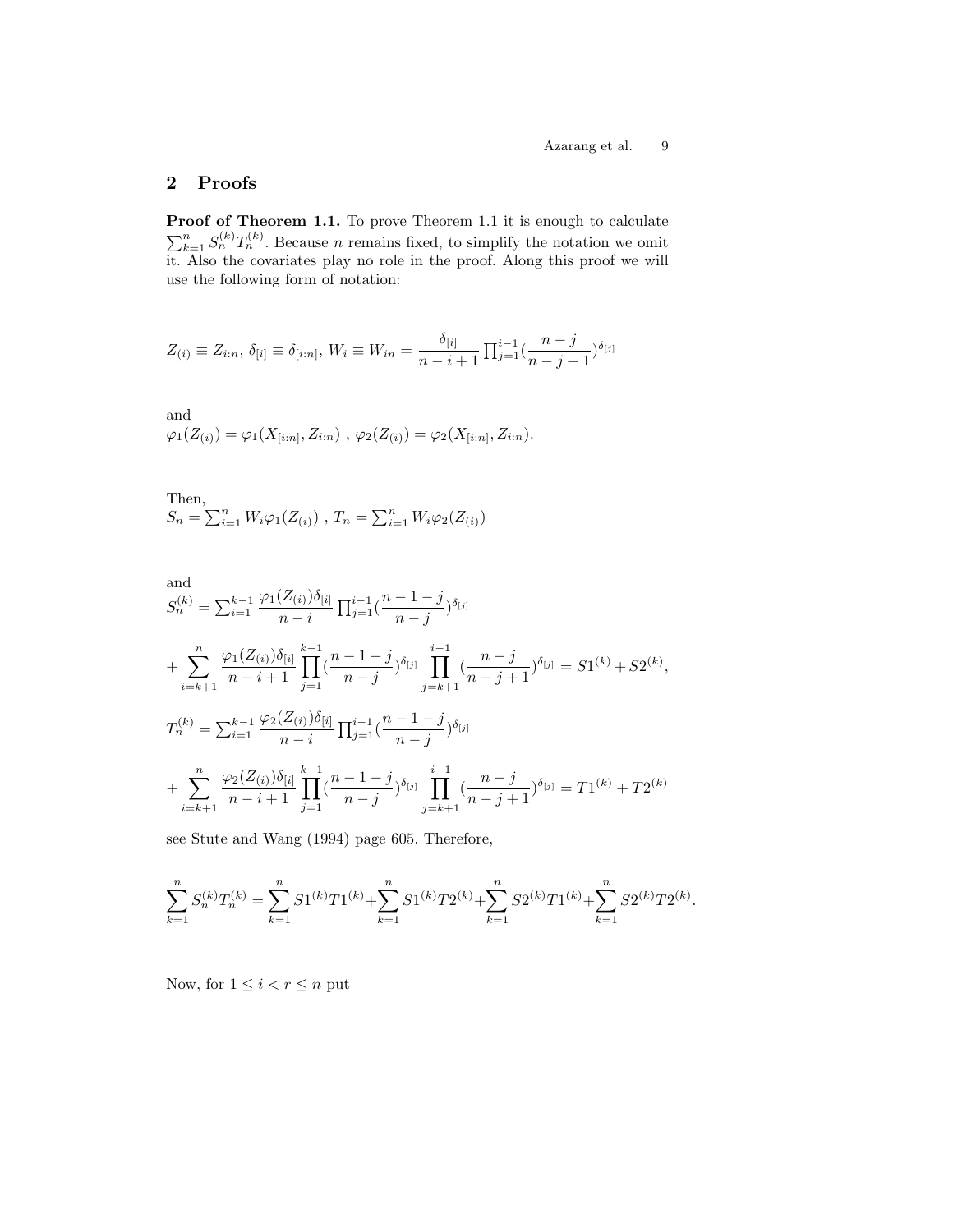$$
A_{ir} = \frac{1}{(n-i)} \prod_{j=1}^{i-1} \left[ \frac{n-j-1}{n-j} \right]^{2\delta_{[j]}} \prod_{j=i}^{r-1} \left[ \frac{n-j-1}{n-j} \right]^{ \delta_{[j]}},
$$

$$
B_{ir} = \sum_{k=i+1}^{r-1} \frac{1}{(n-i)(n-r+1)}
$$

$$
\prod_{j=1}^{i-1} \left[\frac{n-j-1}{n-j}\right]^{2\delta_{[j]}} \prod_{j=i}^{k-1} \left[\frac{n-j-1}{n-j}\right]^{2\delta_{[j]}} \prod_{j=k+1}^{r-1} \left[\frac{n-j}{n-j+1}\right]^{2\delta_{[j]}},
$$

$$
C_{ir} = \sum_{k=1}^{i-1} \frac{1}{(n-i+1)(n-r+1)}
$$
  
 
$$
\times \prod_{j=1}^{k-1} \left[ \frac{n-j-1}{n-j} \right]^{2\delta_{[j]}} \prod_{j=k+1}^{i-1} \left[ \frac{n-j}{n-j+1} \right]^{2\delta_{[j]}} \prod_{j=i}^{r-1} \left[ \frac{n-j}{n-j+1} \right]^{\delta_{[j]}},
$$

$$
D_i = \frac{1}{n-i} \prod_{j=1}^{i-1} \left[ \frac{n-j-1}{n-j} \right]^{2\delta_{[j]}} , \quad 1 \le i \le n-1,
$$
  
\n
$$
E_i = \sum_{k=1}^{i-1} \frac{1}{(n-i+1)^2} \prod_{j=1}^{k-1} \left[ \frac{n-j-1}{n-j} \right]^{2\delta_{[j]}} \prod_{j=k+1}^{i-1} \left[ \frac{n-j}{n-j+1} \right]^{2\delta_{[j]}},
$$
  
\n
$$
2 \le i \le n.
$$
 Then, after some calculation we obtain,

$$
\sum_{i=1}^{n} S1^{(k)}T1^{(k)} = \sum_{1 \leq i < r \leq n} \varphi_1(Z_{(i)})\varphi_2(Z_{(r)})\delta_{[i]}\delta_{[r]}A_{ir} + \sum_{1 \leq i < r \leq n} \varphi_1(Z_{(r)})\varphi_2(Z_{(i)})\delta_{[i]}\delta_{[r]}A_{ir} + \sum_{1 \leq i < n} \varphi_1(Z_{(i)})\varphi_2(Z_{(i)})\delta_{[i]}D_i
$$

where  $A_{in} = 0$ , by convention;

$$
\sum_{k=1}^{n} S1^{(k)}T2^{(k)} = \sum_{1 \leq i < r \leq n} \varphi_1(Z_{(i)})\varphi_2(Z_{(r)})\delta_{[i]}\delta_{[r]}B_{ir}.
$$

Similarly

$$
\sum_{k=1}^{n} S2^{(k)}T1^{(k)} = \sum_{1 \leq i < r \leq n} \varphi_1(Z_{(r)})\varphi_2(Z_{(i)})\delta_{[i]}\delta_{[r]}B_{ir};
$$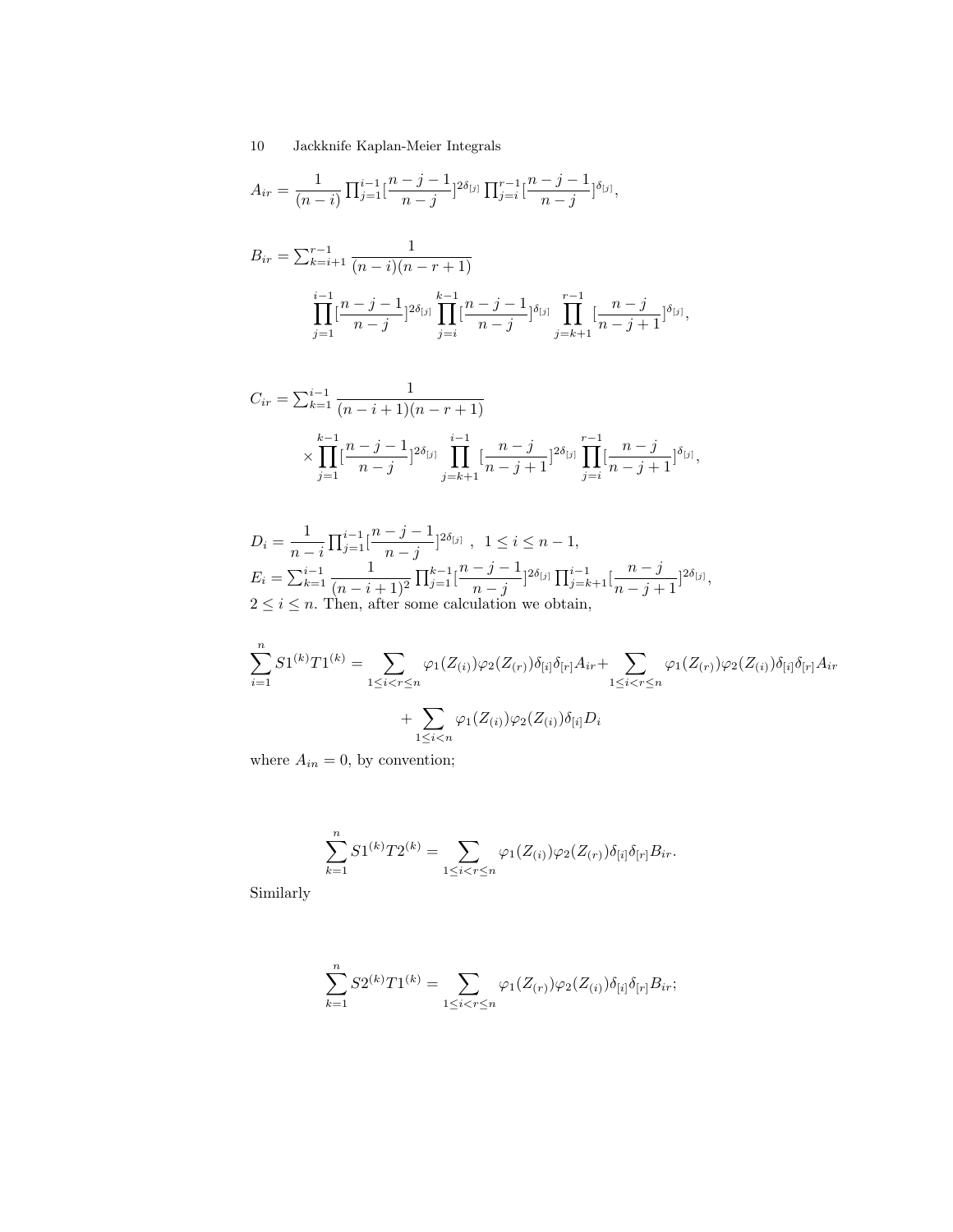and finally

$$
\sum_{k=1}^{n} S2^{(k)}T2^{(k)} = \sum_{1 \leq i < r \leq n} \varphi_1(Z_{(i)})\varphi_2(Z_{(r)})\delta_{[i]}\delta_{[r]}C_{ir} + \sum_{1 \leq i < r \leq n} \varphi_1(Z_{(r)})\varphi_2(Z_{(i)})\delta_{[i]}\delta_{[r]}C_{ir} + \sum_{1 < i \leq n} \varphi_1(Z_{(i)})\varphi_2(Z_{(i)})\delta_{[i]}E_i.
$$

Altogether we have

$$
\sum_{k=1}^{n} S_{n}^{(k)} T_{n}^{(k)} = \sum_{1 \leq i < r \leq n} (\varphi_{1}(Z_{(i)}) \varphi_{2}(Z_{(r)}) + \varphi_{1}(Z_{(r)}) \varphi_{2}(Z_{(i)})) \delta_{[i]} \delta_{[r]} \cdot (A_{ir} + B_{ir} + C_{ir})
$$
\n
$$
+ \sum_{1 < i < n} \varphi_{1}(Z_{(i)}) \varphi_{2}(Z_{(i)}) \delta_{[i]} \cdot (D_{i} + E_{i})
$$
\n
$$
+ \varphi_{1}(Z_{(1)}) \varphi_{2}(Z_{(1)}) \delta_{[1]} D_{1} + \varphi_{1}(Z_{n}) \varphi_{2}(Z_{(n)}) \delta_{[n]} E_{n}
$$
\n
$$
= I + II + \varphi_{1}(Z_{(1)}) \varphi_{2}(Z_{(1)}) \delta_{[1]} D_{1} + \varphi_{1}(Z_{(n)}) \varphi_{2}(Z_{(n)}) \delta_{[n]} E_{n}.
$$

By following Corollary 2.2 and Lemma 2.3 in Stute (1996b) and by replacing  $2\varphi(Z_{(i)})\varphi(Z_{(r)})$  by  $(\varphi_1(Z_{(i)})\varphi_2(Z_{(r)}) + \varphi_1(Z_{(r)})\varphi_2(Z_{(i)}))$  in Lemma 2.4 in Stute (1996b), we obtain

$$
I = \{n\left[\frac{n-2}{n}\right]^{\delta_{[1]}}\left[\frac{n}{n-1}\right]^{2\delta_{[1]}} + (\delta_{[1]} - 1)\frac{n}{(n-1)^2}\sum_{i \neq r} \varphi_1(Z_{(i)})\varphi_2(Z_{(r)})W_iW_r
$$

$$
+ \sum_{j=1}^{n-2} (\delta_{[j]} - 1)b_j \prod_{k=1}^{j-1} \left[\frac{(n-k+1)(n-k-1)}{(n-k)(n-k)}\right]^{2\delta_{[k]}} I_j
$$

and

$$
II = \{n\left[\frac{n-2}{n}\right]^{\delta_{[1]}}\left[\frac{n}{n-1}\right]^{2\delta_{[1]}} + (\delta_{[1]} - 1)\frac{n}{(n-1)^2}\right\}\sum_{i=2}^{n-1}\varphi_1(Z_{(i)})\varphi_2(Z_{(i)})W_i^2
$$

$$
+\sum_{j=1}^{n-2}(\delta_{[j]} - 1)b_j\prod_{k=1}^{j-1}\left[\frac{(n-k+1)(n-k-1)}{(n-k)(n-k)}\right]^{2\delta_{[k]}}J_j
$$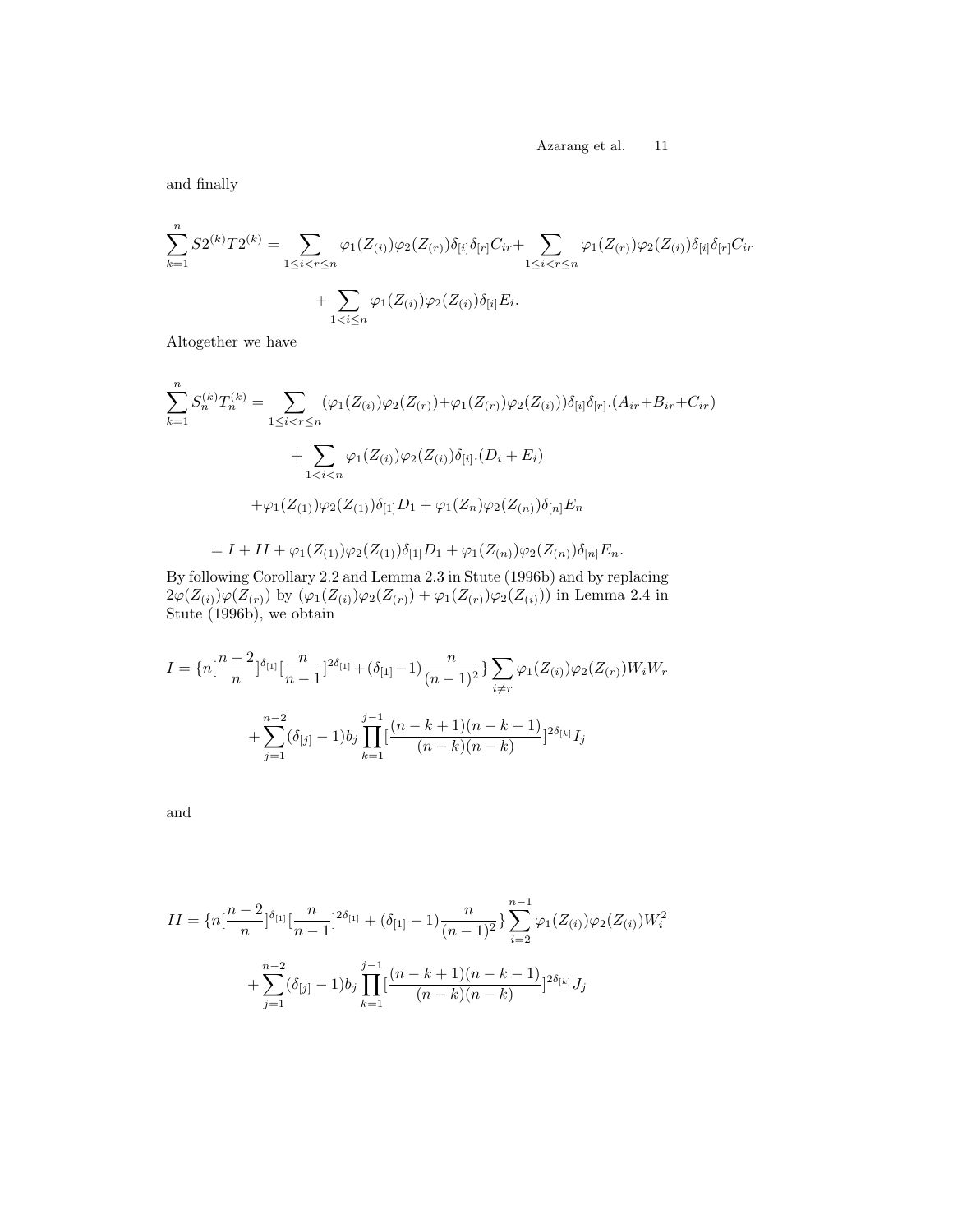$$
+\sum_{i=2}^{n-1}\varphi_1(Z_{(i)})\varphi_2(Z_{(i)})\delta_{[i]}\frac{1}{(n-i)^2}\prod_{j=1}^{i-1}[\frac{n-j-1}{n-j}]^{2\delta_{[j]}}
$$

where

$$
I_j = \sum_{j < i < r \le n} (\varphi_1(Z_{(i)})\varphi_2(Z_{(r)}) + \varphi_1(Z_{(r)})\varphi_2(Z_{(i)}))W_iW_r
$$

and

$$
J_j = \sum_{i=j+1}^{n-1} \varphi_1(Z_{(i)}) \varphi_2(Z_{(i)}) W_i^2.
$$

By collecting the terms it can be easily seen that

$$
\sum_{k=1}^{n} S_n^{(k)} T_n^{(k)} = \{n\left[\frac{n-2}{n}\right]^{\delta_{[1]}} \left[\frac{n}{n-1}\right]^{2\delta_{[1]}} + (\delta_{[1]} - 1) \frac{n}{(n-1)^2} \} S_n T_n
$$
  
+ 
$$
\sum_{j=1}^{n-2} (\delta_{[j]} - 1) b_j \prod_{k=1}^{j-1} \frac{(n-k+1)(n-k-1)}{(n-k)(n-k)} \Big|^{2\delta_{[k]}}
$$
  

$$
\times \left[\sum_{i=j+1}^{n} \varphi_1(Z_{(i)}) W_i\right] \left[\sum_{i=j+1}^{n} \varphi_2(Z_{(i)}) W_i\right]
$$
  
+ 
$$
\sum_{i=1}^{n-1} \varphi_1(Z_{(i)}) \varphi_2(Z_{(i)}) \delta_{[i]} \frac{1}{(n-i)^2} \prod_{j=1}^{i-1} \frac{n-j-1}{n-j} \Big|^{2\delta_{[j]}}
$$
  
+ 
$$
P_n(Z_{(1)}) + Q_n(Z_{(n)})
$$

in which

$$
P_n(Z_{(1)}) = -\{n\left[\frac{n-2}{n}\right]^{\delta_{[1]}}\left[\frac{n}{n-1}\right]^{2\delta_{[1]}} + (\delta_{[1]}-1)\frac{n}{(n-1)^2}\}\varphi_1(Z_{(1)})\varphi_2(Z_{(1)})W_1^2 + \varphi_1(Z_{(1)})\varphi_2(Z_{(1)})\delta_{[1]}D_1 - \varphi_1(Z_{(1)})\varphi_2(Z_{(1)})\delta_{[1]}\frac{1}{(n-1)^2}
$$

and

$$
Q_n(Z_{(n)}) = -\{n\left[\frac{n-2}{n}\right]^{\delta_{[1]}}\left[\frac{n}{n-1}\right]^{2\delta_{[1]}} + (\delta_{[1]}-1)\frac{n}{(n-1)^2}\}\varphi_1(Z_{(n)})\varphi_2(Z_{(n)})W_n^2
$$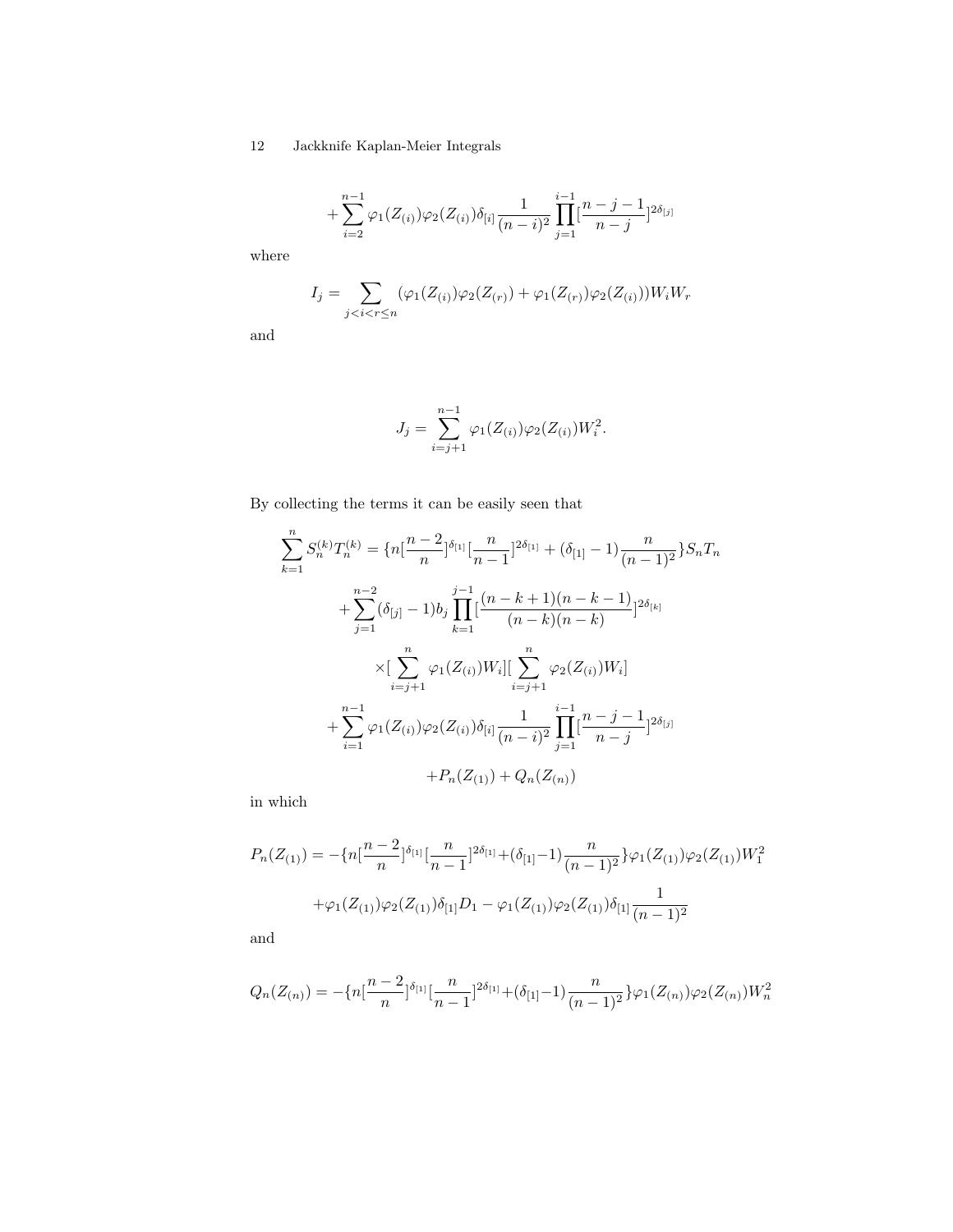$$
-\sum_{j=1}^{n-2}(\delta_{[j]}-1)b_j\prod_{k=1}^{j-1}[\frac{(n-k+1)(n-k-1)}{(n-k)(n-k)}]^{2\delta_{[k]}}\varphi_1(Z_{(n)})\varphi_2(Z_{(n)})W_n^2 +\varphi_1(Z_{(n)})\varphi_2(Z_{(n)})\delta_nE_n.
$$

Since for both  $\delta_{[1]} = 0$  and  $\delta_{[1]} = 1$ ,  $P_n(Z_{(1)}) = 0$ , using Lemma 2.5 in Stute (1996b) and rearranging terms complete the proof.  $\square$ 

To prove the consistency of  $n\widehat{Cov}(Jack)$  we will compare the first three terms in the representation of Theorem 1.1 with those corresponding to  $\sigma_{12}$ . Let  $\psi(x, z) = \varphi_1(x, z)\varphi_2(x, z)$ , and assume  $\psi(x, z) \geq 0$ , without loss of generality. Here we switch the notation to use  $Z_{i:n}$ ,  $\delta_{[i:n]}, \varphi_j(X_{[i:n]}, Z_{(i:n)}),$  $j = 1, 2$ , again. Set

$$
\mathcal{F}_n = \sigma(Z_{i:n}, X_{[i:n]}, \delta_{[i:n]}, 1 \le i \le n, Z_i, X_i, \delta_i, i > n)
$$

and

$$
U_n = (n-1) \sum_{i=1}^{n-1} \delta_{[i:n]} \psi(X_{[i:n]}, Z_{i:n}) (n-i)^{-2} \prod_{j=1}^{i-1} (\frac{n-j-1}{n-j})^{2\delta_{[j:n]}}
$$

which is the third term in the representation of Theorem 1.1. It is easily seen that  $U_n$  is adapted to  $\mathcal{F}_n$ , and  $\{\mathcal{F}_n\}_{n\geq 1}$  is a nonincreasing sequence of sigma algebras. Following Stute (1996b) we have

$$
E\{U_n|\mathcal{F}_{n+1}\} = (n-1)\sum_{i=1}^{n-1} \delta_{[i:n+1]}\psi(X_{[i:n+1]}, Z_{i:n+1})V_{i,n+1}
$$

$$
+(n-1)\delta_{[n:n+1]}\psi(X_{[n:n+1]}, Z_{n:n+1})\frac{1}{n+1}
$$

$$
\times \sum_{k=1}^{n-1} \prod_{j=1}^{k-1} [\frac{n-j-1}{n-j}]^{2\delta_{[j:n+1]}} \prod_{j=k+1}^{n-1} [\frac{n-j}{n-j+1}]^{2\delta_{[j:n+1]}}
$$

where

$$
V_{i,n+1} = \frac{n-i+1}{(n-i)^2(n+1)} \prod_{j=1}^{i-1} \left[ \frac{n-j-1}{n-j} \right]^{2\delta_{[j:n+1]}} + \frac{1}{(n-i+1)^2(n+1)} \sum_{k=1}^{i-1} \prod_{j=1}^{k-1} \left[ \frac{n-j-1}{n-j} \right]^{2\delta_{[j:n+1]}} \prod_{j=k+1}^{i-1} \left[ \frac{n-j}{n-j+1} \right]^{2\delta_{[j:n+1]}}.
$$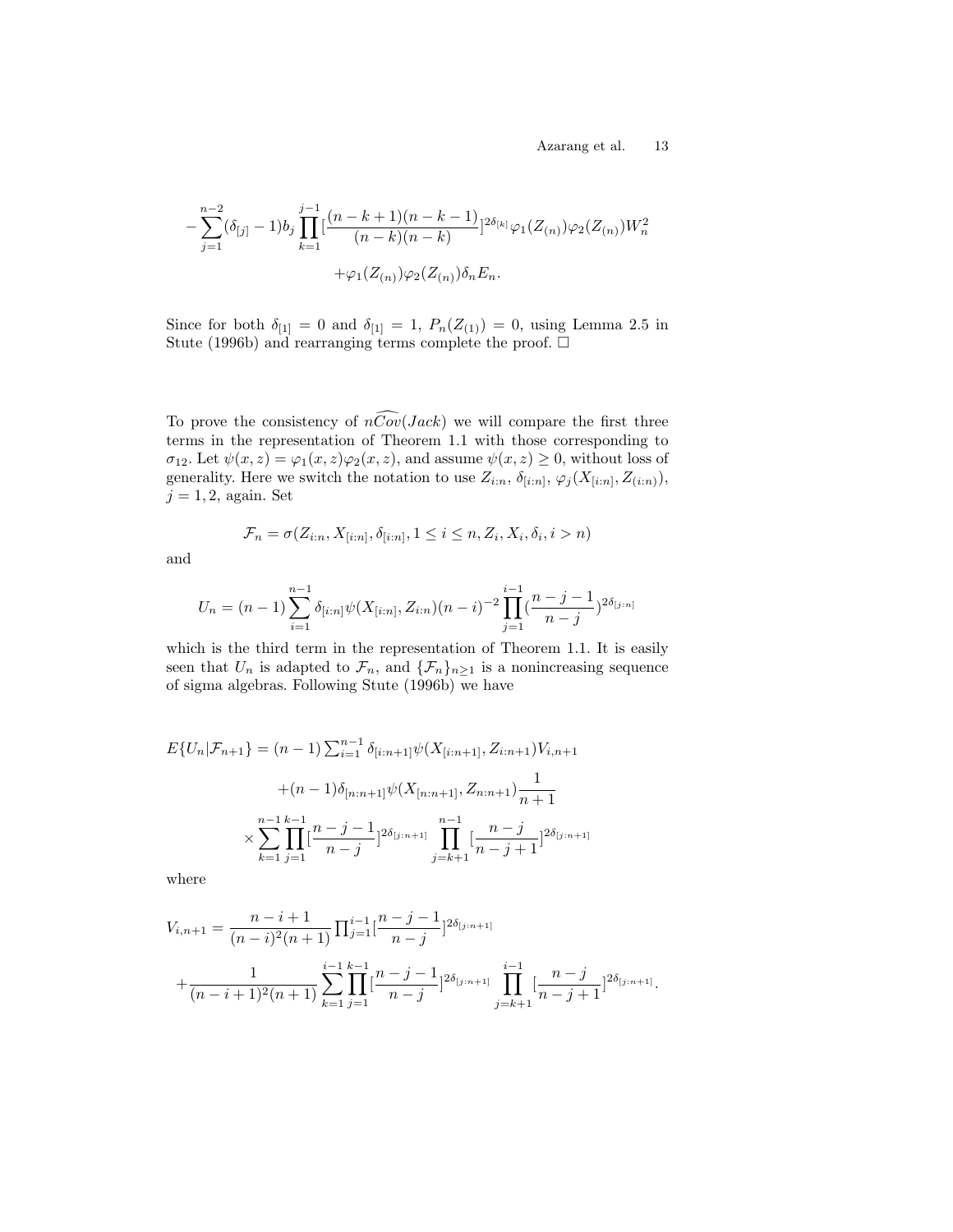Lemma 2.1. We have

$$
E\{U_n|\mathcal{F}_{n+1}\} \ge U_{n+1} - 3\delta_{[n:n+1]}\psi(X_{[n:n+1]}, Z_{n:n+1})\prod_{j=1}^{n-1}(\frac{n-j}{n-j+1})^{2\delta_{[j:n+1]}}\tag{2.1}
$$

Proof: Lemma 2.1 may be proved similarly to Corollary 2.8 in Stute (1996b), using Lemma 2.6 and Lemma 2.7, in Stute (1996b).  $\Box$ 

Lemma 2.2. We have

$$
E\{n\psi(X_{[n:n]}, Z_{n:n})W_{nn}^2 | \mathcal{F}_{n+1}\}
$$
  
\n
$$
\geq (n+1)\psi(X_{[n+1:n+1]}, Z_{n+1:n+1})W_{n+1:n+1}^2
$$
\n
$$
-2\psi(X_{[n+1:n+1]}, Z_{n+1:n+1})W_{n+1:n+1}^2
$$
\n(2.2)

**Proof:** Just replace  $\varphi^2(Z_{n:n})$  by  $\psi(X_{[n:n]}, Z_{n:n})$  in the proof to Lemma 2.9 in Stute (1996b).  $\square$ 

Lemmas 2.1 and 2.2 state that the sequences  $\{U_n\}_{n\geq 1}$  and  $\{n\psi(X_{[n:n]}, Z_{n:n})W_{nn}^2\}_{n\geq 1}$ are slightly disturbed reverse-time submartingales with respect to  $\{\mathcal{F}_n\}_{n>1}$ . Lemma A in Stute (1996b) is a generalization of martingale convergence theorem, ensuring that, under appropriate conditions, such sequences converge with probability 1 (and in the mean) to a finite limit. To justify the applicability of Lemma A, the following Lemma is needed. Note that condition (b) below is just condition (iii) in Lemma A, Stute (1996b), while condition (a) ensures condition (iii) in the referred Lemma A and, in its turn, allows for the identification of the limit.

Lemma 2.3. Under (iii), we have

(a) With probability 1,  $nE\{\psi(X_{[n:n]}, Z_{n:n})W_{nn}^2\} \to 0$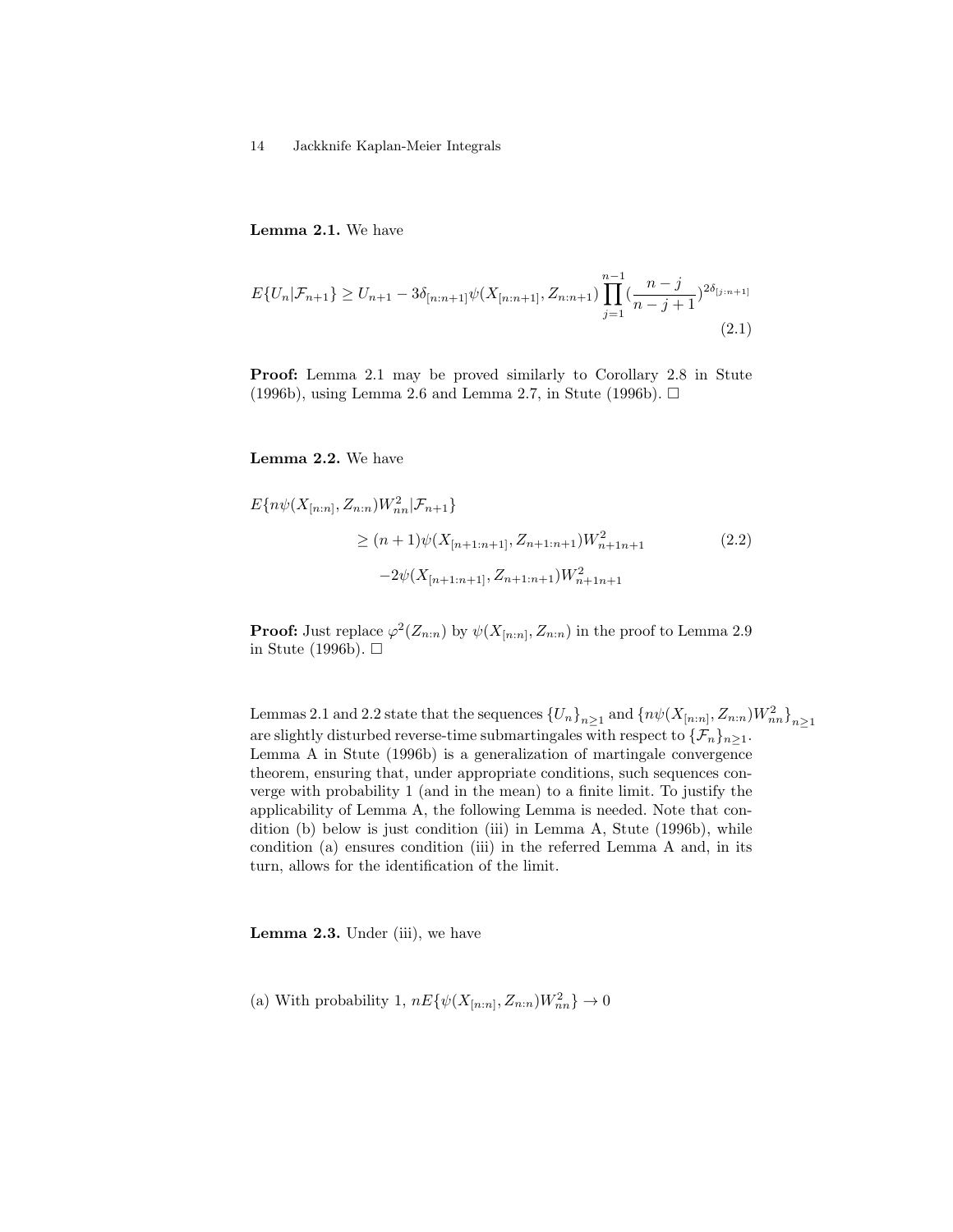(b)
$$
\sum_{n\geq 2} E(\psi(X_{[n:n]}, Z_{n:n})W_{nn}^2) < \infty
$$

Proof: As in the proof of Lemma 2.10 in Stute (1996b), without loss of generality, it can be assumed that  $Z_s$  are uniformly distributed on  $[0, 1]$ . Let  $m(t) = P(\delta = 1 | Z = t)$  and  $\tilde{\phi}(z) = E(\psi(X, Z)\delta | Z = z)$ . Then,

$$
nE(\psi(X_{[n:n]}, Z_{n:n})W_{nn}^2) = nE(\psi(X_{[n:n]}, Z_{n:n})\delta_{[n:n]}\prod_{i=1}^{n-1}[\frac{n-i}{n-i+1}]^{2\delta_{[i:n]}})
$$

$$
= nE(E(\psi(X_{[n:n]}, Z_{n:n})\delta_{[n:n]}\prod_{i=1}^{n-1}[\frac{n-i}{n-i+1}]^{2\delta_{[i:n]}}|Z_{1:n}, ..., Z_{n:n})).
$$

By applying Lemma 2.1 in Stute (1993) and the distributional theory of uniform order statistics, we have

$$
nE(\psi(X_{[n:n]}, Z_{n:n})W_{nn}^2)
$$
  
= 
$$
nE(\tilde{\phi}(Z_{n:n})\prod_{i=1}^{n-1}[1-\frac{2m(Z_{i:n})}{n-i+1}+\frac{m(Z_{i:n})}{(n-i+1)^2}])
$$
  
= 
$$
\frac{1}{n}E(\tilde{\phi}(Z_n))1_{\{Z_n=Z_{n:n}\}}\prod_{i=1}^{n-1}[1+\frac{2(1-m(Z_i))}{n-R_{in}}+\frac{1-m(Z_i)}{(n-R_{in})^2}]1_{\{Z_i  
= 
$$
\frac{1}{n}\int_0^1 \tilde{\phi}(u)E\{1_{\{Z_{n-1:n-1}\leq u\}}\prod_{i=1}^{n-1}[1+\frac{2(1-m(Z_{i:n-1}))}{n-i}+\frac{1-m(Z_{i:n-1})}{(n-i)^2}]1_{\{Z_{i:n-1}< u\}}\}du,
$$
$$

where  $R_{in}$  is the rank of  $Z_i$  among  $Z_1, ..., Z_n$ . By Lemma 2.13 of Stute (1996b) the inner product converges to  $\gamma_0^2(u)$  with probability 1 for each  $0 < u < 1$ . If we use the dominated convergence argument and Chauchy-Schwarz inequality to bound the E-term, it can be shown that the last term is bounded from above, up to a constant factor, by

$$
\frac{1}{n}\int_0^1 \tilde{\phi}(u)\gamma_0^2(u)u^{\frac{n-1}{2}}du.
$$

Applying dominated convergence again implies that  $nE\{n\psi(X_{[n:n]}, Z_{n:n})W_{nn}^2\} \rightarrow$ 0 with probability 1, which is (a). And, since

$$
\sum_{n\geq 1} \frac{z^{n/2}}{n} = -\ln(1 - \sqrt{z}),
$$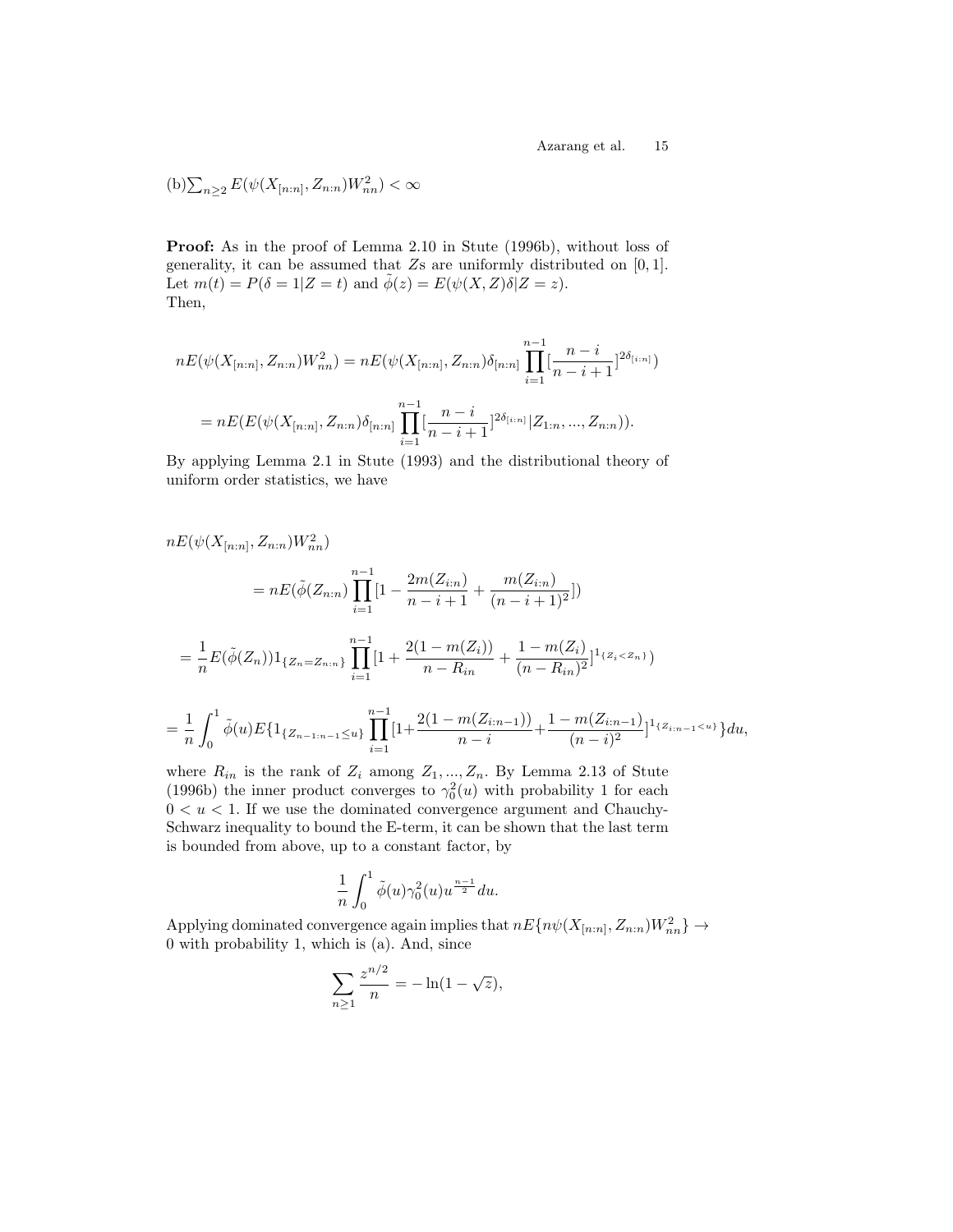condition (iii) yields (b).  $\Box$ 

By (2.2), and Lemma 2.3(b), for  $n\psi(X_{[n:n]}, Z_{n:n})W^2_{nn}$ , it has been shown that the conditions of Lemma A in Stute (1996b) are met. So

$$
\lim_{n \to \infty} n\psi(X_{[n:n]}, Z_{n:n})W_{nn}^2 = \lim_{n \to \infty} nE(\psi(X_{[n:n]}, Z_{n:n})W_{nn}^2) = 0.
$$

Finally, because  $R_n = O(1)$ , we have with probability 1

$$
nR_n\psi(X_{[n:n]}, Z_{n:n})W_{nn}^2 \to 0. \tag{2.3}
$$

Now, we study the sequence  ${U_n}_{n \geq 1}$ . In order to show that  $U_n$  converges almost surely and in the mean to a finite limit, we should prove (cf Lemma A in Stute, 1996b)

$$
\sum_{n\geq 2} E(\psi(X_{[n-1:n]}, Z_{n-1:n})\delta_{[n-1:n]}\prod_{j=1}^{n-2}[\frac{n-j-1}{n-j}]^{2\delta_{[j:n]}})
$$

is finite. Before, we determine  $E(U_n)$  in the following Lemma.

**Lemma 2.4.** Let  $m(t) = P(\delta = 1 | Z = t)$  and  $\tilde{\phi}(z) = E(\psi(X, Z)\delta | Z = t)$ z).Then

$$
E(U_n) = \frac{n}{n-1} E(\psi(X, Z)\delta g_{n-1}(Z))
$$

where  $g_n(t) = E(\phi_n(t))$  and

$$
\phi_n(t) = \prod_{i=1}^{n-1} \left[1 + \frac{2(1 - m(Z_{i:n}))}{n - i} + \frac{1 - m(Z_{i:n})}{(n - i)^2}\right]^{1_{\{Z_{i:n} < t\}}} 1_{\{t < Z_{n:n}\}}
$$

Proof: By Lemma 2.1 of Stute (1993),

$$
E(U_n) = (n-1)E\left(\sum_{i=1}^{n-1} \delta_{[i:n]}\psi(X_{[i:n]}, Z_{i:n})(n-i)^{-2}\prod_{j=1}^{i-1} [1 - \frac{\delta_{[j:n]}}{n-j}]^2\right)
$$

$$
= (n-1)E(\sum_{i=1}^{n-1} E(\delta_{[i:n]}\psi(X_{[i:n]},Z_{i:n})(n-i)^{-2}\prod_{j=1}^{i-1}[1-\frac{2\delta_{[j:n]}}{n-j}+\frac{\delta_{[j:n]}}{(n-j)^2}] |Z_{1:n},...,Z_{n:n}))
$$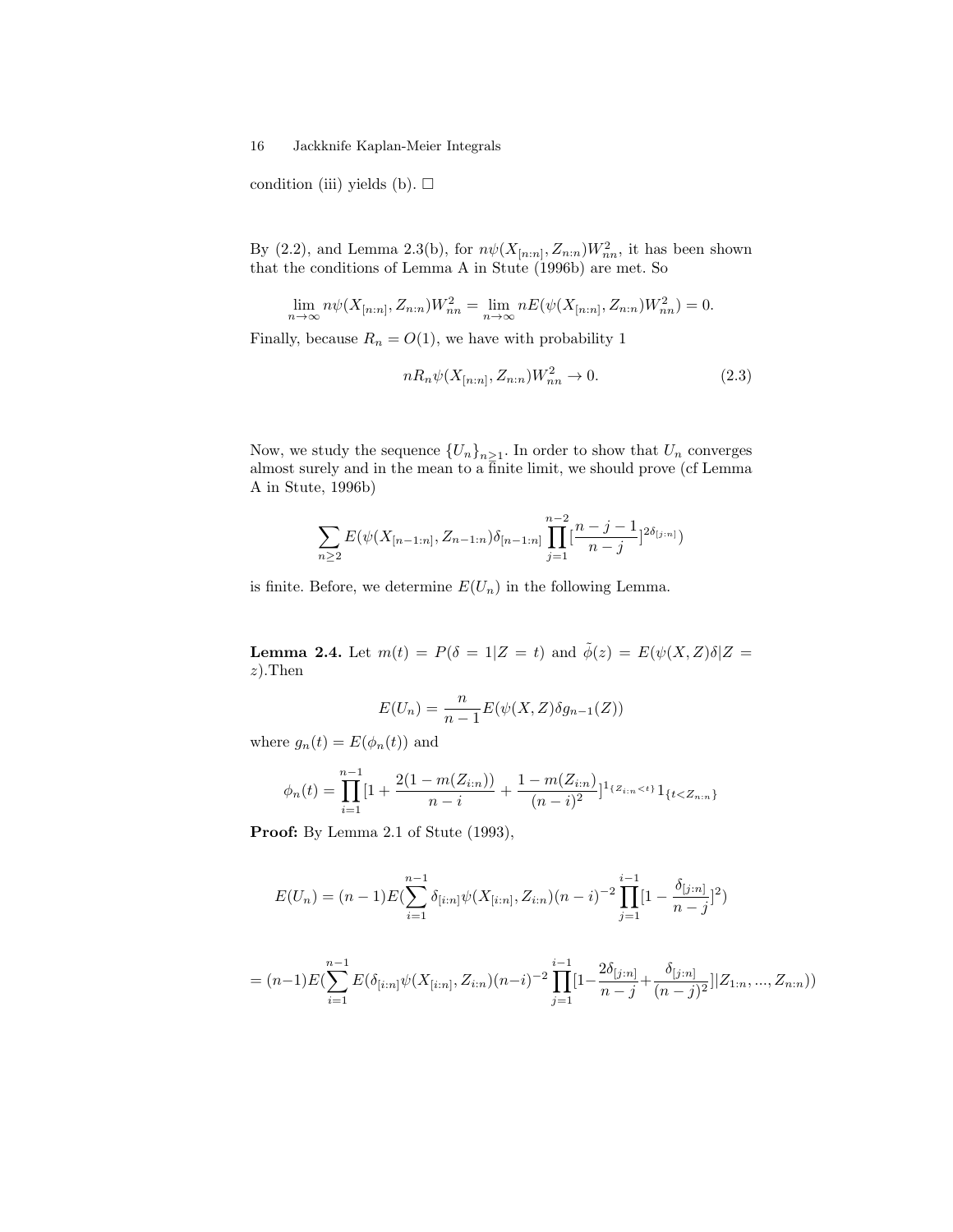$$
= (n-1)E(\sum_{i=1}^{n-1} \tilde{\phi}(Z_{i:n})(n-i)^{-2} \prod_{j=1}^{i-1} (1 - \frac{2m(Z_{j:n})}{n-j} + \frac{m(Z_{j:n})}{(n-j)^2}))
$$
  

$$
= \frac{1}{n-1}E(\sum_{i=1}^{n-1} \tilde{\phi}(Z_{i:n}) \prod_{j=1}^{i-1} [1 + \frac{2(1-m(Z_{j:n}))}{n-j-1} + \frac{1-m(Z_{j:n})}{(n-j-1)^2}])
$$

$$
= \frac{n}{n-1} E(\tilde{\phi}(Z_n) 1_{\{Z_n < Z_{n:n}\}} \prod_{j=1}^n [1 + \frac{2(1 - m(Z_j))}{n - R_{jn} - 1} + \frac{1 - m(Z_j)}{(n - R_{jn} - 1)^2}]^{1_{\{Z_j < Z_n\}}}
$$

Since on  $\{Z_j < Z_n\}$  we have  $R_{jn} = R_{jn-1}$ , also  $Z_n < Z_{n:n}$  if and only if  $Z_n < Z_{n-1:n-1}$ , conditioning on  $Z_n$  completes the proof.  $\square$ 

Lemma 2.5. Under (iii)

$$
\sum_{n\geq 2} E(\psi(X_{[n-1:n]}, Z_{n-1:n})\delta_{[n-1:n]}) \prod_{j=1}^{n-2} \left[\frac{n-j-1}{n-j}\right]^{2\delta_{[j:n]}} < \infty
$$

Proof: The proof is similar to the proof of Lemma 2.3. Just note that

$$
E(\psi(X_{[n-1:n]}, Z_{n-1:n})\delta_{[n-1:n]}\prod_{j=1}^{n-2}[\frac{n-j-1}{n-j}]^{2\delta_{[j:n]}})
$$
  
= 
$$
\frac{1}{(n-1)^2} \int_0^1 \tilde{\phi}(u) E\{1_{\{Z_{n-2:n-1}\leq u \leq Z_{n-1:n-1}\}}\times \prod_{j=1}^{n-2} [1 + \frac{2(1-m(Z_{j:n-1}))}{n-j-1} + \frac{1-m(Z_{j:n-1})}{(n-j-1)^2}]^{1_{\{Z_{j:n-1}\leq u\}}} du
$$

is bounded from above by

$$
\frac{1}{n-1}\int_0^1 \tilde{\phi}(u)\gamma_0^2(u)u^{\frac{n-2}{2}}du
$$

.

Corollary 2.6. Under (iii), with probability 1,

$$
\lim_{n \to \infty} U_n = \lim_{n \to \infty} E(U_n) = E(\psi(X, Z)\gamma_0^2(Z)\delta).
$$

Proof: Apply Lemma 2.13 and Lemma A in Stute (1996b), and Lemma 2.1 and Lemma 2.5 above. Then, by Hewitt-Savage 0-1 law, we get the result.  $\Box$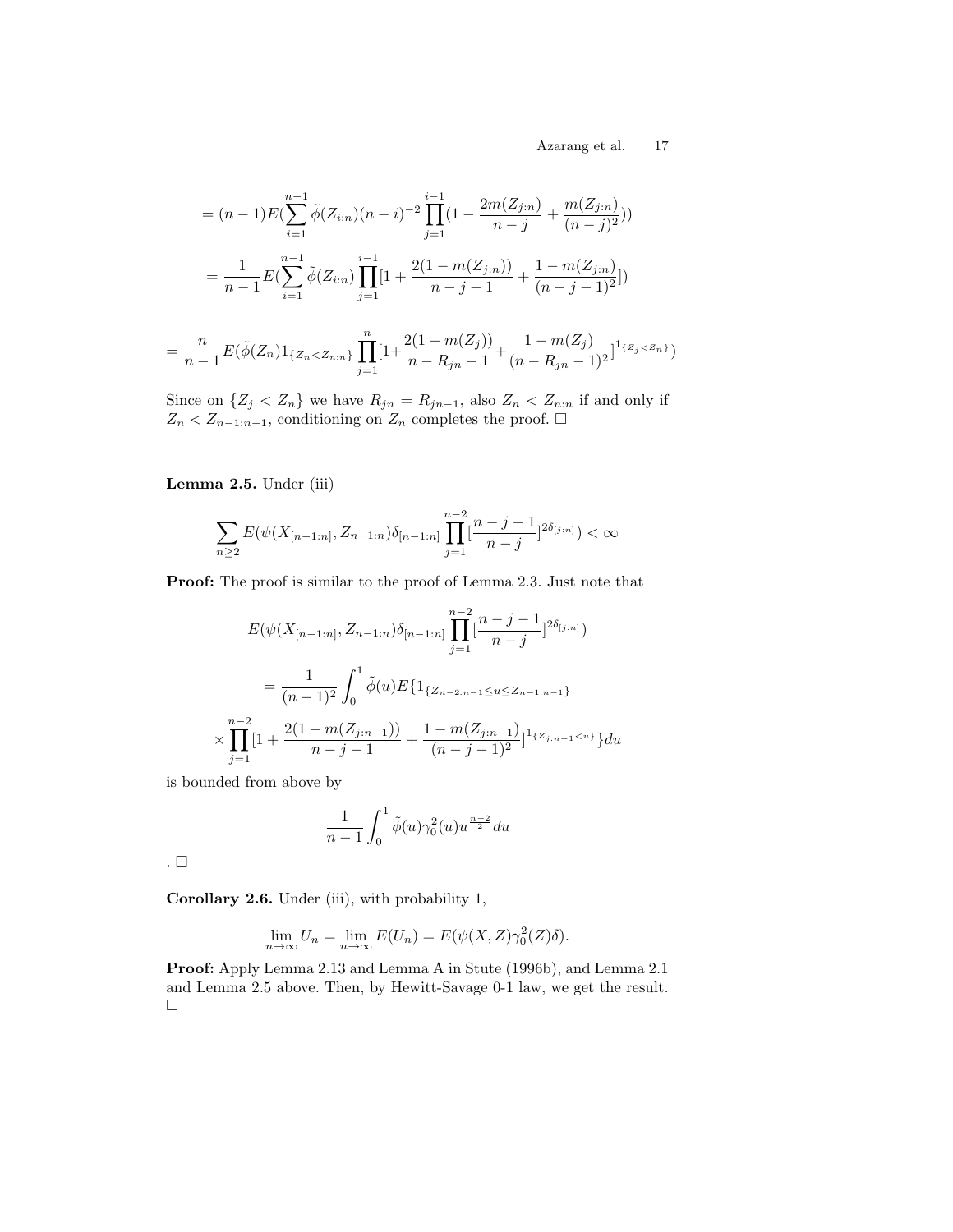We now study

$$
II_{\varphi_1, \varphi_2} = (n-1) \sum_{j=1}^{n-2} (\delta_{[j:n]} - 1) b_j \prod_{k=1}^{j-1} \left[ \frac{(n-k-1)(n-k+1)}{(n-k)(n-k)} \right]^{2\delta_{[k:n]}}
$$

$$
\times \left[ \sum_{i=j+1}^n \varphi_1(X_{[i:n]}, Z_{i:n}) W_{in} \right] \cdot \left[ \sum_{i=j+1}^n \varphi_2(X_{[i:n]}, Z_{i:n}) W_{in} \right].
$$

**Lemma 2.7.** Assume that  $\varphi_1, \varphi_2$  satisfy the support condition *(iv)*. Then,  $II_{\varphi_1,\varphi_2}$  converges to  $-E\{\gamma_1^{\varphi_1}(Z)\gamma_1^{\varphi_2}(Z)(1-\delta)\}\$  with probability 1.

**Proof:** Since under (iv) we have  $\varphi_1(X_{[i:n]}, Z_{i,n}) = \varphi_2(X_{[i:n]}, Z_{i,n}) = 0$ at least for large  $i$ 's (and large  $n$ ), the summation may be restricted to  $1 \leq j \leq n(1-\varepsilon)$  for some appropriate  $0 < \varepsilon < 1$ . Then, with probability 1, it can be seen that, the sum is asymptotically equivalent to

$$
n\sum_{j=1}^{n}(\delta_{[j:n]}-1)(n-j+1)^{-2}\left[\sum_{i=j+1}^{n}\varphi_{1}(X_{[i:n]},Z_{i:n})W_{in}\right]\left[\sum_{i=j+1}^{n}\varphi_{2}(X_{[i:n]},Z_{i:n})W_{in}\right]
$$

which can be written as:

$$
-\int \frac{1}{(1-H_n(t^-))^2} [\int_{\{z>t\}} \varphi_1(x,z) \hat{F}_n^0(dx,dz)][\int_{\{z>t\}} \varphi_2(x,z) \hat{F}_n^0(dx,dz)] \tilde{H}_n^0(dt)
$$

where  $H_n(t) = \frac{1}{n} \sum_{i=1}^n 1_{\{Z_i \le t\}}$  and  $\tilde{H}_n^0(x) = \frac{1}{n} \sum_{i=1}^n 1_{\{Z_i \le t, \delta_i = 0\}}$ . For each fixed t, and  $i = 1, 2$ , the Strong Law of Large Numbers for Kaplan-Meier integrals with covariates provides

$$
\lim_{n \to \infty} \int_{\{z > t\}} \varphi_i(x, z) \hat{F}_n^0(dx, dz) = \int_{\{z > t\}} \varphi_i(x, z) \gamma_0(z) \tilde{H}^{11}(dx, dz)
$$

with probability 1. By a standard Glivenko-Cantelli argument it can be shown that this convergence is uniform in  $t$ . In total, under condition (iv), with probability 1 it holds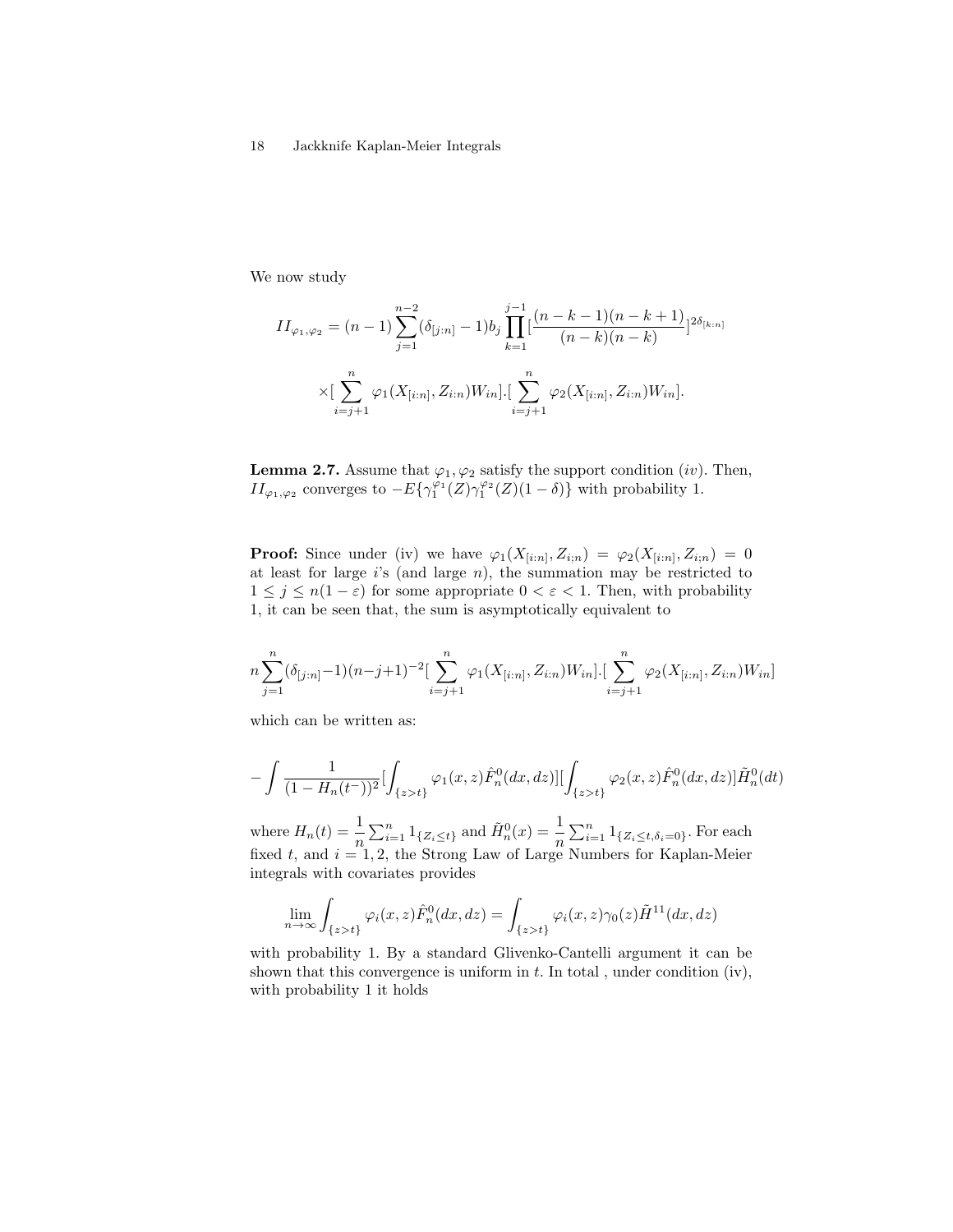$$
\lim_{n \to \infty} \int \frac{1}{(1 - H_n(t^-))^2} \left[ \int_{\{z > t\}} \varphi_1(x, z) \hat{F}_n^0(dx, dz) \right] \left[ \int_{\{z > t\}} \varphi_2(x, z) \hat{F}_n^0(dx, dz) \right] \tilde{H}_n^0(dt)
$$

$$
= \int \gamma_1^{\varphi_1}(t) \gamma_1^{\varphi_2}(t) \tilde{H}^0(dt)
$$

$$
= E(\gamma_1^{\varphi_1}(Z) \gamma_1^{\varphi_2}(Z)(1 - \delta)
$$

.  $\Box$ 

**Proof of Theorem 1.2** . Since  $Z_{n:n} \to \tau_H$  with probability 1, then with probability 1 there exists  $n_0$  so that for  $n > n_0$  we have  $\varphi_1(X_{[n:n]}, Z_{n:n}) = 0$  $\bar{\mathcal{S}}_{\varphi(}X_{[n:n]}, Z_{n:n}) = 0;$  also,  $\bar{S}_n = S_n, \bar{T}_n = T_n$ . So representation for  $n\widehat{Cov}(Jack)$ , in Theorem 1.1, reduces to the following formula

 $n\widehat{Cov}(Jack)$ 

$$
= \{(n-1)n(\frac{n}{n-1})^{2\delta[1:n]}(\frac{n-2}{n})^{\delta_{[1:n]}} + (\delta_{[1:n]} - 1)\frac{n}{n-1} - n(n-1)\}S_nT_n
$$
  
+
$$
(n-1)\sum_{j=1}^{n-2}(\delta_{[j:n]} - 1)b_j\prod_{k=1}^{j-1}[(\frac{n-k-1)(n-k+1)}{(n-k)(n-k)}]^{2\delta_{[k:n]}}
$$
  

$$
\times[\sum_{i=j+1}^{n}\varphi_1(X_{[i:n]}, Z_{i:n})W_{in}].[\sum_{i=j+1}^{n}\varphi_2(X_{[i:n]}, Z_{i:n})W_{in}]
$$
  
+
$$
(n-1)\sum_{i=1}^{n-1}\varphi_1(X_{[i:n]}, Z_{i:n})\varphi_2(X_{[i:n]}, Z_{i:n})\delta_{[i:n]} \frac{1}{(n-i)^2}\prod_{j=1}^{i-1}[\frac{n-j-1}{n-j}]^{2\delta_{[j:n]}}.
$$
  
(2.4)

For both  $\delta_{[1:n]} = 0$ ,  $\delta_{[1:n]} = 1$ ,  $\{...\}$  equals  $\frac{-n}{n-1}$ . Therefore, by applying the Strong Law of Large Numbers for Kaplan-Meier integrals with covariates (see (1.1)), the first term converges to  $-S.T$  with probability 1. Under condition (iv) in Lemma 2.7 it has been proved that the middle sum,  $II_{\varphi_1,\varphi_2}$ , converges to  $-E\{\gamma_1^{\varphi_1}(Z)\gamma_1^{\varphi_2}(Z)(1-\delta)\}\)$ . Finally, the last sum ,  $U_n$ , by Corollary 2.6 converges to  $E{\psi(X,Z)\gamma_0^2(Z)\delta}$  with probability 1 as  $n \to \infty$ .  $\square$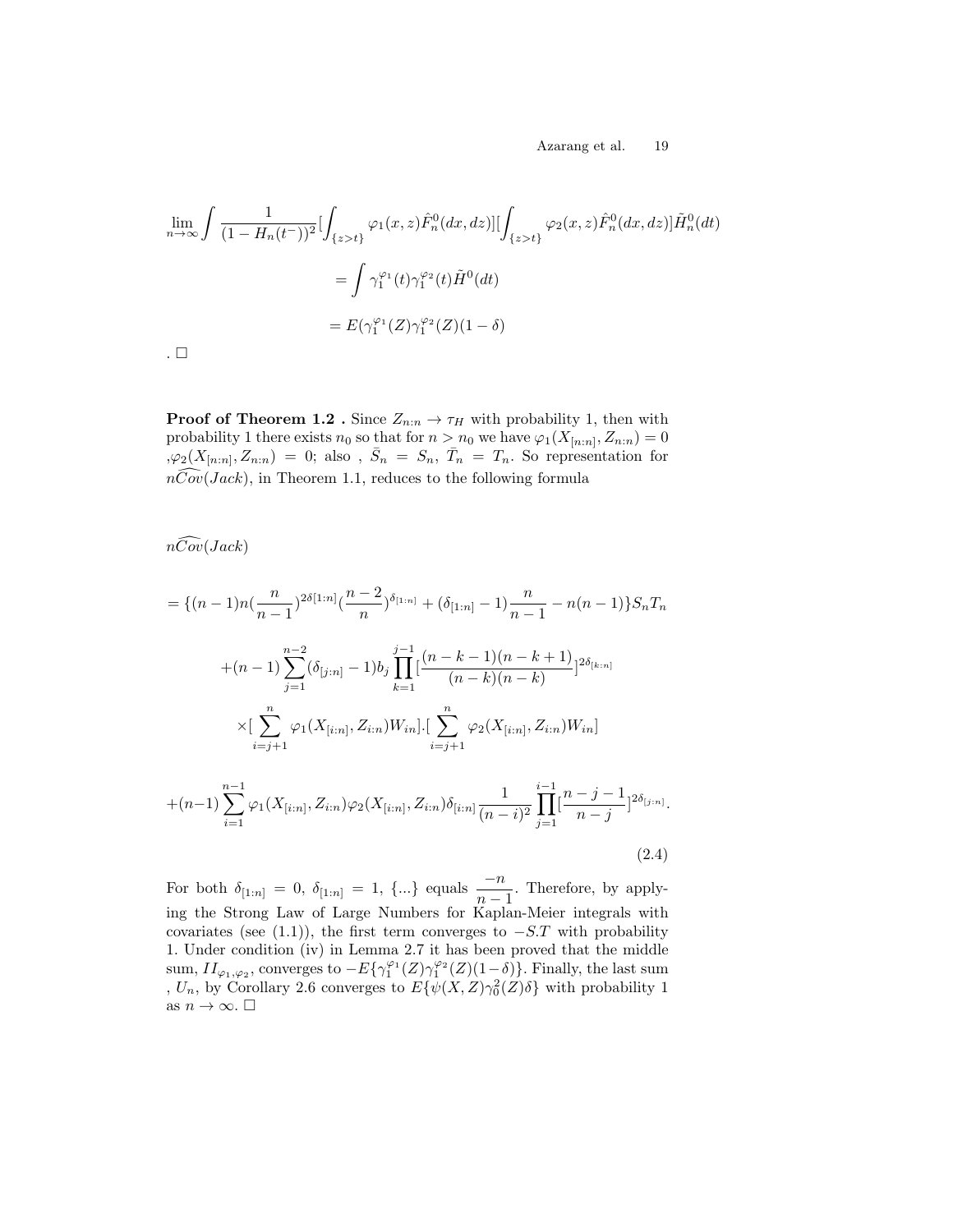Similar to the Jackknife estimate of variance of a Kaplan-Meier integral in Stute (1996b), when the support condition  $(iv)$  is not satisfied, the consistency of  $Cov(Jack)$  is violated if  $\delta_{[n-1:n]} = 0$  and  $\delta_{[n:n]} = 1$ . In this case, as mentioned, we introduce  $\widehat{Cov}^*(Jack)$ , a modified estimate of covariance with  $\delta^*_{[n:n]} = 0$ . We have

 $n\widehat{Cov}^*(Jack)$ 

$$
= \{(n-1)n(\frac{n}{n-1})^{2\delta[1:n]}(\frac{n-2}{n})^{\delta_{[1:n]}} + (\delta_{[1:n]} - 1)\frac{n}{n-1} - n(n-1)\}S_n^*T_n^*
$$
  
+
$$
(n-1)\sum_{j=1}^{n-2} (\delta_{[j:n]} - 1)b_j \prod_{k=1}^{j-1} \frac{(n-k-1)(n-k+1)}{(n-k)(n-k)} 2^{\delta_{[k:n]}}
$$
  

$$
\times [\sum_{i=j+1}^{n-1} \varphi_1(X_{[i:n]}, Z_{i:n})W_{in}] \cdot [\sum_{i=j+1}^{n-1} \varphi_2(X_{[i:n]}, Z_{i:n})W_{in}]
$$
  
+
$$
(n-1)\sum_{i=1}^{n-1} \varphi_1(X_{[i:n]}, Z_{i:n})\varphi_2(X_{[i:n]}, Z_{i:n})\delta_{[i:n]} \frac{1}{(n-i)^2} \prod_{j=1}^{i-1} [\frac{n-j-1}{n-j}]^{2\delta_{[j:n]}}
$$

Since  $Z_{n:n}$  converges to  $\tau_H$  with probability 1, the application of the Strong Law of Large Numbers for Kaplan-Meier integrals with covariates indicates that

.

(2.5)

 $\int \varphi_1(x, z) 1_{\{Z_{n:n}=z\}} \hat{F}_n^0(dx, dz)$  converges to zero with probability 1. Therefore  $|S_n^*-S_n|$  and  $|T_n^*-T_n|$  are asymptotically negligible. Convergence of the first term and last sum in (2.5) hold for general  $\varphi_1$  and  $\varphi_2$ , so to prove the consistency of  $\widehat{Cov}^*(Jack)$  we will show that the convergence of the middle sum is not destroyed even if the support condition is not satisfied. To this end, consider  $z_0 < \tau_H$  large enough and for  $i = 1, 2$  let  $\varphi_i = \varphi_{iz_0} + \varphi_i^{z_0}$ , where  $\varphi_{i z_0}(x, z) = \varphi_i(x, z) 1_{\{z \le z_0\}}$  and  $\varphi_i^{z_0}(x, z) = \varphi_i(x, z) 1_{\{z > z_0\}}$ . Now we rewrite the middle sum as

$$
II^*_{\varphi_1,\varphi_2} = (n-1) \sum_{j=1}^{n-2} (\delta_{[j:n]}-1) b_j \prod_{k=1}^{j-1} \left[ \frac{(n-k-1)(n-k+1)}{(n-k)(n-k)} \right]^{2\delta_{[k:n]}}
$$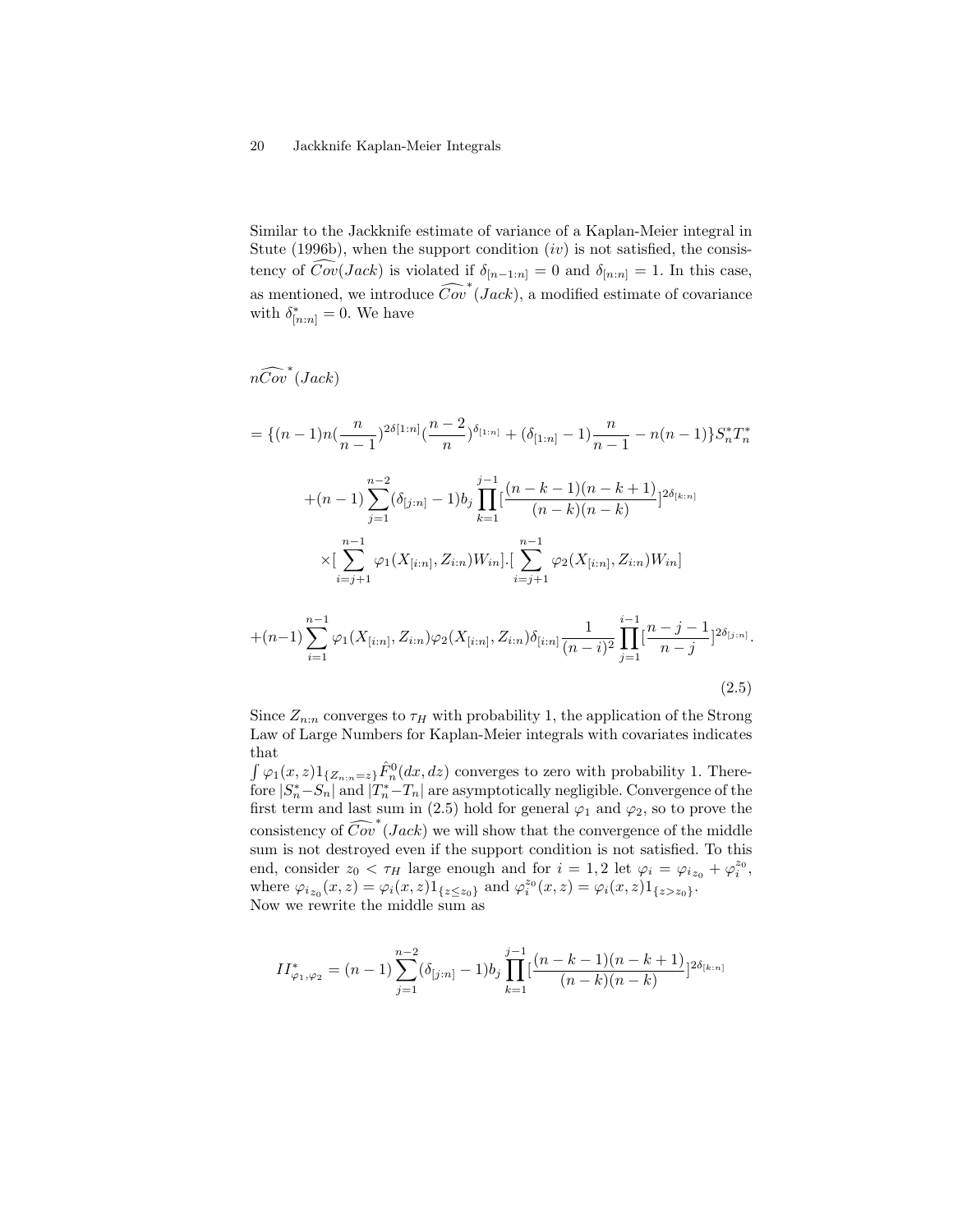$$
\times [\sum_{i=j+1}^{n-1} (\varphi_{1_{z_0}}(X_{[i:n]}, Z_{i:n}) + \varphi_1^{z_0}(X_{[i:n]}, Z_{i:n}))W_{in}]
$$
  

$$
\cdot [\sum_{i=j+1}^{n-1} (\varphi_{2_{z_0}}(X_{[i:n]}, Z_{i:n}) + \varphi_2^{z_0}(X_{[i:n]}, Z_{i:n}))W_{in}]
$$
  

$$
= II_{\varphi_{1_{z_0}}, \varphi_{2_{z_0}}}^* + II_{\varphi_{1_{z_0}}, \varphi_2^{z_0}}^* + II_{\varphi_1^{z_0}, \varphi_{2_{z_0}}}^* + II_{\varphi_1^{z_0}, \varphi_2^{z_0}}^*.
$$

Lemma 2.8. We have

$$
\lim_{n\rightarrow\infty}II^*_{\varphi_{1_{z_0}},\varphi_2^{z_0}}=\lim_{n\rightarrow\infty}II^*_{\varphi_1^{z_0},\varphi_{2_{z_0}}}=0
$$

Proof: We have that

$$
II_{\varphi_{1_{z_0}},\varphi_2^{z_0}}^* = (n-1) \sum_{j=1}^{n-2} (\delta_{[j:n]}-1) b_j \prod_{k=1}^{j-1} \left[ \frac{(n-k-1)(n-k+1)}{(n-k)(n-k)} \right]^{2\delta_{[k:n]}}
$$

$$
\times \left[ \sum_{i=j+1}^{n-1} \varphi_{1_{z_0}} (X_{[i:n]}, Z_{i:n}) W_{in} \right] \cdot \left[ \sum_{i=j+1}^{n-1} \varphi_2^{z_0} (X_{[i:n]}, Z_{i:n}) W_{in} \right]
$$

is zero unless  $\varphi_{1_{z_0}}(X_{[i:n]}, Z_{i:n}) > 0$  and  $\varphi_2^{z_0}(X_{[k:n]}, Z_{k:n}) > 0$  for some i and k, which implies  $Z_{i:n} \leq z_0$  and  $Z_{k:n} > z_0$ . In this case we must have  $Z_{j+1} \leq z_0$ , that means we can reduce the summation to  $1 \leq j \leq n(1-\epsilon)$ for some appropriate  $0<\epsilon<1.$  Therefore, similarly to the proof of Lemma 2.7,  $II^*_{\varphi_{1_{z_0}},\varphi_2^{z_0}}$  is written as

$$
\int \frac{-1}{(1-H_n(t^-))^2} [\int_{\{z>t\}} \varphi_{1_{z_0}}(x,z) \hat{F}_n^0(dx,dz)] [\int_{\{z>t\}} \varphi_2^{z_0}(x,z) \hat{F}_n^0(dx,dz)] \tilde{H}_n^0(dt)
$$

and we may restrict the integration to  $t's$  bounded away from  $\tau_H$ . The Strong Law of Large Numbers for Kaplan-Meier integrals with covariates provides

$$
\lim_{n \to \infty} \int_{\{z > t\}} \varphi_2^{z_0}(x, z) \hat{F}_n^0(dx, dz) = \int_{\{z > t\}} \varphi_2^{z_0}(x, z) \gamma_0(z) \tilde{H}^{11}(dx, dz)
$$

$$
= \int_{\{z > t\}} \varphi_2(x, z) 1_{\{z > z_0\}} \gamma_0(z) \tilde{H}^{11}(dx, dz)
$$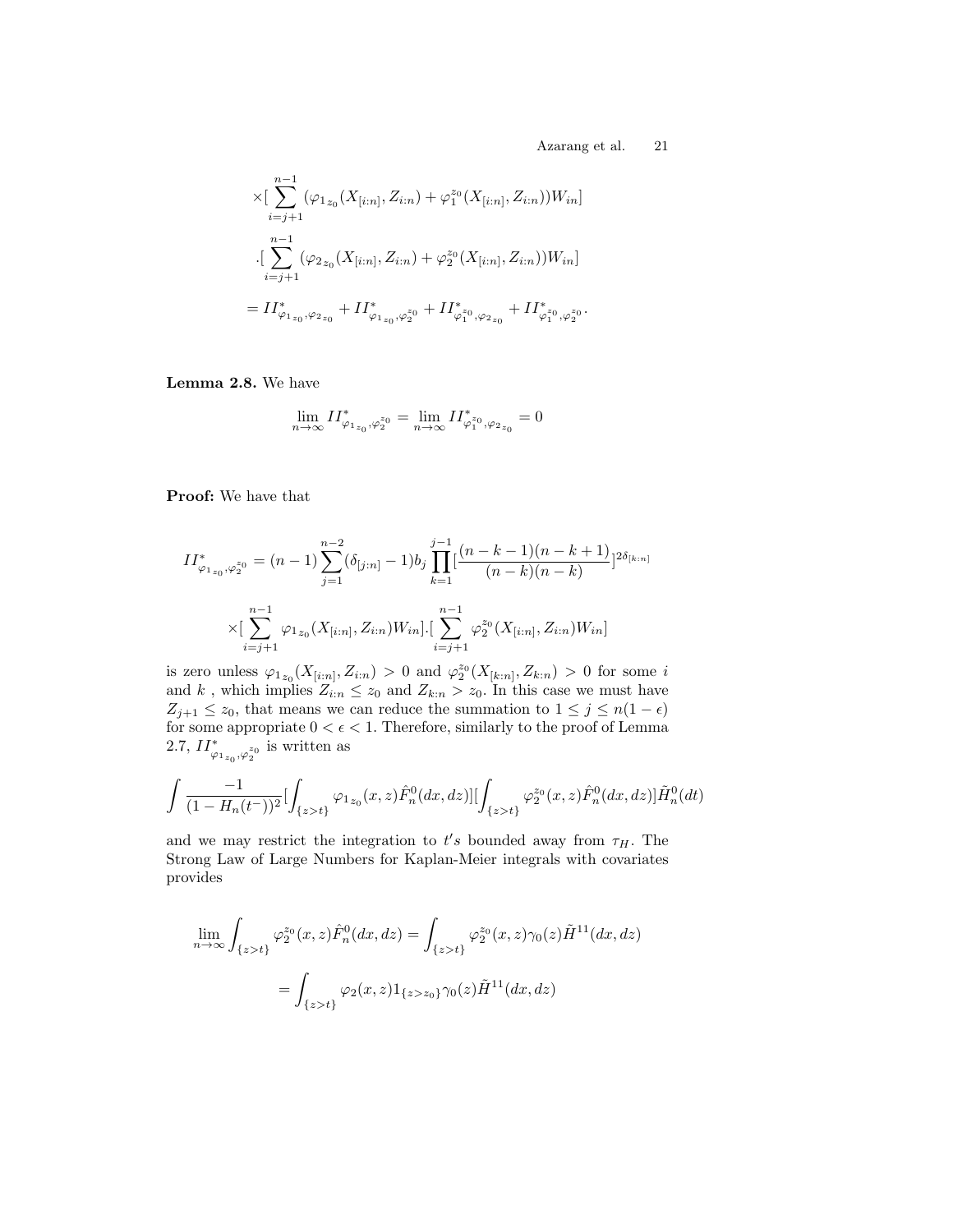and since we chose  $z_0$  large enough the limit is negligible and this completes the proof.  $\square$ 

#### Lemma 2.9.

$$
\lim_{n\to\infty}II_{\varphi_1^{z_0},\varphi_2^{z_0}}^*=0.
$$

**Proof:** Without the loss of generality we consider  $\varphi_1 \geq 0$  and  $\varphi_2 \geq 0$ . So  $II^*_{\varphi_1^{z_0},\varphi_2^{z_0}}$  is not positive and it is sufficient to show that  $II^*_{\varphi_1^{z_0},\varphi_2^{z_0}}$  is nonnegative asymptotically. Since for  $i = 1, 2, \varphi_i^{z_0} \leq \varphi_1^{z_0} + \varphi_2^{z_0}$ 

$$
II_{\varphi_1^{z_0}, \varphi_2^{z_0}}^{*} \ge (n-1) \sum_{j=1}^{n-2} (\delta_{[j:n]} - 1) b_j \prod_{k=1}^{j-1} \left[ \frac{(n-k-1)(n-k+1)}{(n-k)(n-k)} \right]^{2\delta_{[k:n]}}
$$

$$
\times \left[ \sum_{i=j+1}^{n-1} (\varphi_1^{z_0}(X_{[i:n]}, Z_{i:n}) + \varphi_2^{z_0}(X_{[i:n]}, Z_{i:n})) W_{in} \right]^2.
$$

Let  $\phi = \varphi_1^{z_0} + \varphi_2^{z_0}$ ; by (2.5) we have (in obvious notation)

 $n\widehat{Var}^*(Jack)$ 

$$
= \{(n-1)n(\frac{n}{n-1})^{2\delta[1:n]}(\frac{n-2}{n})^{\delta_{[1:n]}} + (\delta_{[1:n]} - 1)\frac{n}{n-1} - n(n-1)\}[S_n^{\phi^*}]^2
$$
  
+
$$
(n-1)\sum_{j=1}^{n-2} (\delta_{[j:n]} - 1)b_j \prod_{k=1}^{j-1} \frac{(n-k-1)(n-k+1)}{(n-k)(n-k)} 2^{\delta_{[k:n]}}
$$
  

$$
\times \left[\sum_{i=j+1}^{n-1} \phi(X_{[i:n]}, Z_{i:n})W_{in}\right]^2
$$
  
+
$$
(n-1)\sum_{i=1}^{n-1} \phi^2(X_{[i:n]}, Z_{i:n})\delta_{[i:n]} \frac{1}{(n-i)^2} \prod_{j=1}^{i-1} \frac{n-j-1}{n-j} 2^{\delta_{[j:n]}}.
$$

Since  $S_n^{\phi}$ <sup>\*</sup> =  $\sum_{i=1}^{n-1} W_{in} \phi(X_{[i:n]}, Z_{[i:n]})$  converges to  $S^{\phi} = \int_{\{Y \leq \tau_H\}} \phi dF^0$ , and since the last sum converges to  $E\{\phi^2(X,Z)\gamma_0^2(z)\delta\}$  with probability 1 (cfr. Corollary 2 .6 above), the non-negativity of  $n\widetilde{Var}^*(Jack)$  completes the proof.  $\square$